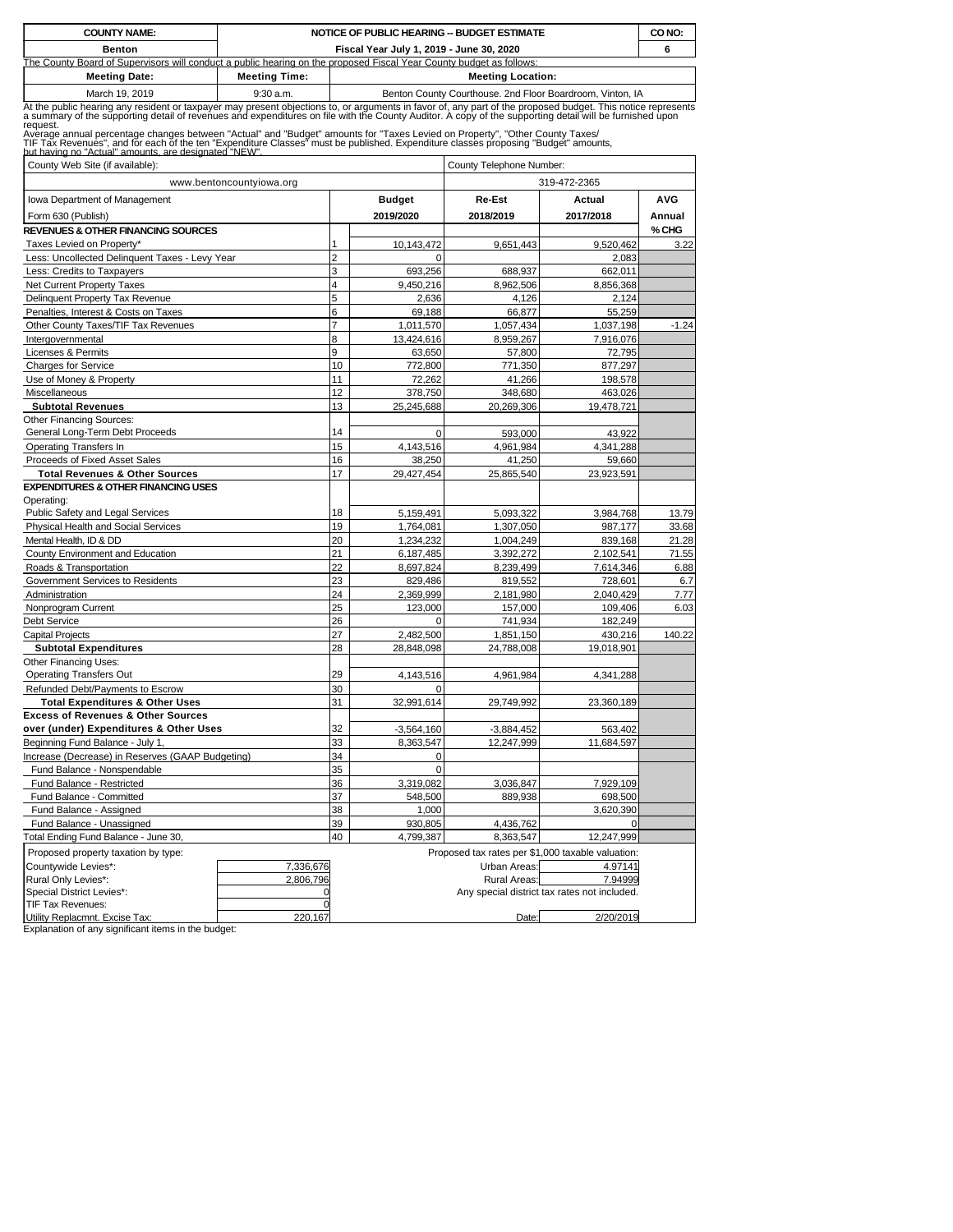| Iowa Department of Management<br>Form 634 - R    |                |                          |                       | <b>Benton County ADOPTED BUDGET SUMMARY</b> |             |          |                             |                     | 2/20/2019                |                |
|--------------------------------------------------|----------------|--------------------------|-----------------------|---------------------------------------------|-------------|----------|-----------------------------|---------------------|--------------------------|----------------|
|                                                  |                |                          |                       |                                             |             |          |                             | <b>TOTALS</b>       |                          |                |
|                                                  |                |                          | Special               | Capital                                     | Debt        |          | <b>Budget</b>               | <b>Re-estimated</b> | <b>Actual</b>            |                |
|                                                  |                | General                  | Revenue               | Projects                                    |             |          | Service Permanent 2019/2020 | 2018/2019           | 2017/2018                |                |
| <b>REVENUES &amp; OTHER FINANCING SOURCES</b>    |                | (A)                      | (B)                   | (C)                                         | (D)         | (E)      | (F)                         | (G)                 | (H)                      |                |
| Taxes Levied on Property                         |                | 7,336,676                | 2,806,796             |                                             | 0           |          | 10,143,472                  | 9,651,443           | 9,520,462                | $\overline{1}$ |
| Less: Uncollected Delinquent Taxes - Levy Year   | $\overline{2}$ | $\Omega$                 |                       |                                             |             |          | $\Omega$                    |                     | 2,083                    | $\overline{c}$ |
| Less: Credits to Taxpayers                       | 3              | 522,502                  | 170,754               |                                             |             |          | 693,256                     | 688,937             | 662,011 3                |                |
| <b>Net Current Property Taxes</b>                | 4              | 6,814,174                | 2,636,042             |                                             | 0           |          | 9,450,216                   | 8,962,506           | 8,856,368 4              |                |
| Delinquent Property Tax Revenue                  | 5              | 2,088                    | 548                   |                                             |             |          | 2,636                       | 4,126               | 2,124 5                  |                |
| Penalties, Interest & Costs on Taxes             | 6              | 69,188                   |                       |                                             |             |          | 69,188                      | 66,877              | 55,259 6                 |                |
| Other County Taxes/TIF Tax Revenues              | $\overline{7}$ | 157,145                  | 854,425               | $\Omega$                                    | 0           | $\Omega$ | 1,011,570                   | 1,057,434           | 1,037,198 7              |                |
| Intergovernmental                                | 8              |                          | 2,035,905 11,373,590  | 9,000                                       | 6,121       |          | 0 13,424,616                | 8,959,267           | 7,916,076 8              |                |
| Licenses & Permits                               | 9              | 10,650                   | 53,000                |                                             |             |          | 63,650                      | 57,800              | 72,795 9                 |                |
| <b>Charges for Service</b>                       | 10             | 762,700                  | 10,100                |                                             |             |          | 772,800                     | 771,350             | 877,297 10               |                |
| Use of Money & Property                          | 11             | 64,020                   | 242                   |                                             |             | 8,000    | 72,262                      | 41,266              | 198,578 11               |                |
| Miscellaneous                                    | 12             | 130,700                  | 248,050               |                                             |             |          | 378,750                     | 348,680             | 463,026 12               |                |
| <b>Subtotal Revenues</b>                         |                | 13 10,046,570 15,175,997 |                       | 9,000                                       | 6,121       |          | 8,000 25,245,688            |                     | 20,269,306 19,478,721 13 |                |
| Other Financing Sources:                         |                |                          |                       |                                             |             |          |                             |                     |                          |                |
| General Long-Term Debt Proceeds                  | 14             | $\mathbf 0$              | $\mathbf 0$           |                                             |             |          | 0                           | 593,000             | 43,922 14                |                |
| <b>Operating Transfers In</b>                    | 15             | 785,000                  | 3,358,516             | 0                                           | 0           | 0        | 4,143,516                   | 4,961,984           | 4,341,288 15             |                |
| Proceeds of Fixed Asset Sales                    | 16             | 3,250                    | 35,000                |                                             |             |          | 38,250                      | 41,250              | 59,660 16                |                |
| <b>Total Revenues &amp; Other Sources</b>        |                | 17 10,834,820 18,569,513 |                       | 9,000                                       | 6,121       |          | 8,000 29,427,454            |                     | 25,865,540 23,923,591 17 |                |
| <b>EXPENDITURES &amp; OTHER FINANCING USES</b>   |                |                          |                       |                                             |             |          |                             |                     |                          |                |
| Operating:                                       |                |                          |                       |                                             |             |          |                             |                     |                          |                |
| Public Safety and Legal Services                 | 18             | 4,932,491                | 227,000               |                                             |             | $\Omega$ | 5,159,491                   | 5,093,322           | 3,984,768 18             |                |
| Physical Health and Social Services              | 19             | 1,758,481                | 5,600                 |                                             |             | $\Omega$ | 1,764,081                   | 1,307,050           | 987,177 19               |                |
| Mental Health, ID & DD                           | 20             | $\overline{0}$           | 1,234,232             |                                             |             | $\Omega$ | 1,234,232                   | 1,004,249           | 839,168 20               |                |
| County Environment and Education                 | 21             | 1,148,617                | 5,008,868             |                                             |             | 30,000   | 6,187,485                   | 3,392,272           | 2,102,541 21             |                |
| Roads & Transportation                           | 22             | $\overline{0}$           | 8,697,824             |                                             |             | 0        | 8,697,824                   | 8,239,499           | 7,614,346 22             |                |
| Government Services to Residents                 | 23             | 813,986                  | 15,500                |                                             |             | $\Omega$ | 829,486                     | 819,552             | 728,601 23               |                |
| Administration                                   | 24             | 2,072,799                | 297,200               |                                             |             | 0        | 2,369,999                   | 2,181,980           | 2,040,429 24             |                |
| Nonprogram Current                               | 25             | 123,000                  | 0                     |                                             |             | $\Omega$ | 123,000                     | 157,000             | 109,406 25               |                |
| Debt Service                                     | 26             | $\Omega$                 | 0                     |                                             | $\mathbf 0$ | $\Omega$ | 0                           | 741,934             | 182,249 26               |                |
| <b>Capital Projects</b>                          | 27             | 0                        | 2,027,500             | 455,000                                     |             | $\Omega$ | 2,482,500                   | 1,851,150           | 430,216 27               |                |
| <b>Subtotal Expenditures</b>                     |                | 28 10,849,374 17,513,724 |                       | 455,000                                     | $\mathbf 0$ |          | 30,000 28,848,098           |                     | 24,788,008 19,018,901 28 |                |
| Other Financing Uses:                            |                |                          |                       |                                             |             |          |                             |                     |                          |                |
| <b>Operating Transfers Out</b>                   | 29             | 930,996                  | 3,212,520             | $\mathbf 0$                                 | 0           | 0        | 4,143,516                   | 4,961,984           | 4,341,288 29             |                |
| Refunded Debt/Payments to Escrow                 | 30             | $\overline{0}$           | 0                     |                                             |             |          | 0                           |                     |                          | 30             |
| <b>Total Expenditures &amp; Other Uses</b>       |                | 31 11,780,370 20,726,244 |                       | 455,000                                     | 0           |          | 30,000 32,991,614           |                     | 29,749,992 23,360,189 31 |                |
| <b>Excess of Revenues &amp; Other Sources</b>    |                |                          |                       |                                             |             |          |                             |                     |                          |                |
| over (under) Expenditures & Other Uses           | 32             |                          | $-945,550 -2,156,731$ | $-446,000$                                  | 6,121       |          | $-22,000$ $-3,564,160$      | $-3,884,452$        | 563,402 32               |                |
| Beginning Fund Balance - July 1,                 | 33             | 2,547,391                | 4,219,603             | 635,251                                     | 11,086      | 950,216  | 8,363,547                   |                     | 12,247,999 11,684,597 33 |                |
| Increase (Decrease) in Reserves (GAAP Budgeting) | 34             | $\overline{0}$           | 0                     |                                             |             |          | 0                           |                     |                          | 34             |
| Fund Balance - Nonspendable                      | 35             | $\Omega$                 | $\Omega$              |                                             |             |          |                             |                     |                          | 35             |
| Fund Balance - Restricted                        | 36             | 137,536                  | 2,046,872             | 189,251                                     | 17,207      |          | 928,216 3,319,082           | 3,036,847           | 7,929,109 36             |                |
| Fund Balance - Committed                         | 37             | 532,500                  | 16,000                |                                             |             |          | 548,500                     | 889,938             | 698,500 37               |                |
| Fund Balance - Assigned                          | 38             | 1,000                    | 0                     |                                             |             |          | 1,000                       |                     | 3,620,390 38             |                |
| Fund Balance - Unassigned                        | 39             | 930,805                  | 0                     | $\overline{0}$                              | 0           | 0        | 930,805                     | 4,436,762           |                          | 0 39           |
| Total Ending Fund Balance - June 30,             | 40             | 1,601,841                | 2,062,872             | 189,251 17,207                              |             |          | 928,216 4,799,387           |                     | 8,363,547 12,247,999 40  |                |

Proposed tax rate per \$1,000 valuation for County purposes:<br>This line and the next line reserved for notes:

**Proposed tax 1,000 values** 1,000 values: 4.97141 urban areas; 7.94999 rural areas; Any special district rates excluded.

..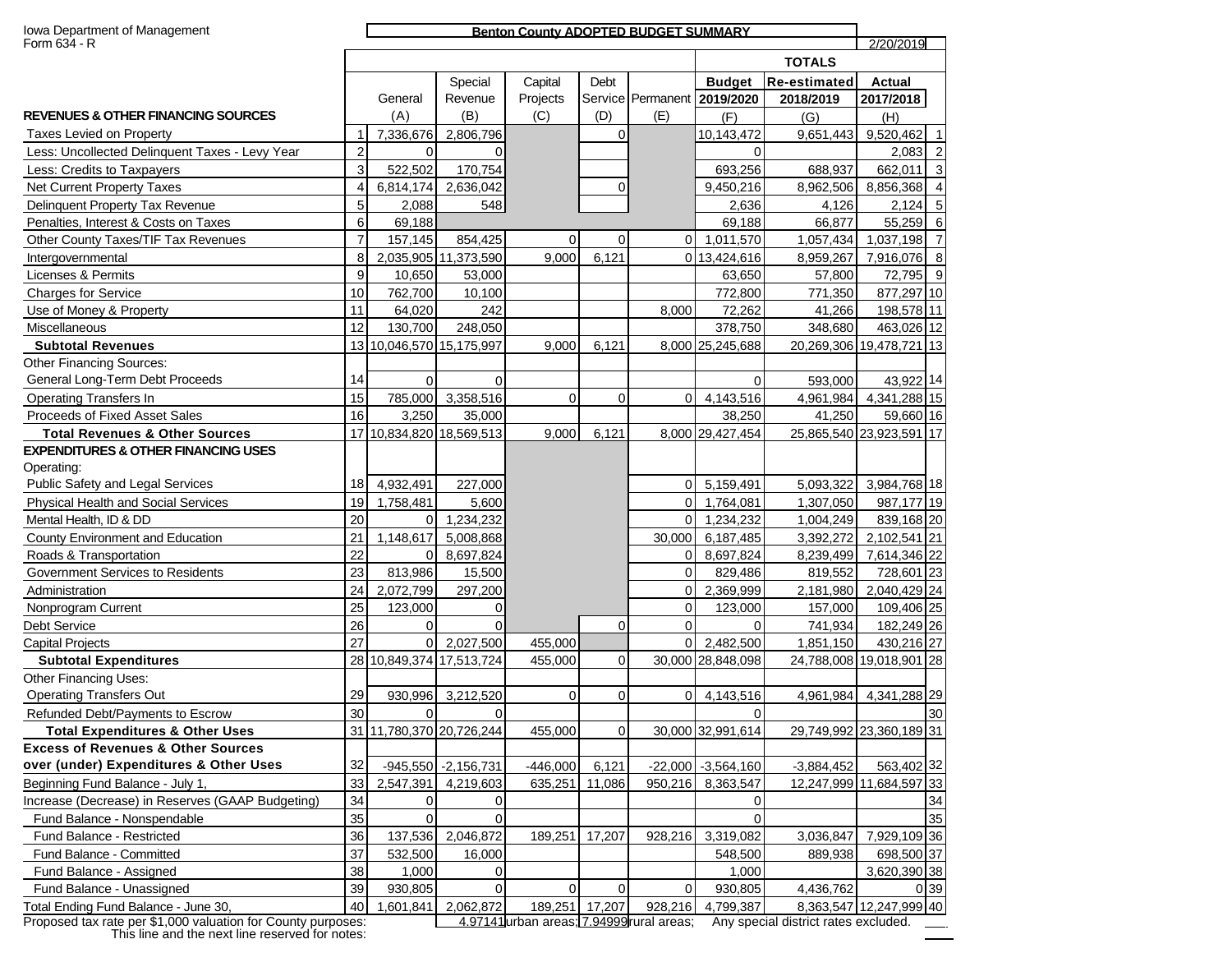| Form 638 - R<br>(Sheet 2 of 2)                                                                                                                                                                                                    |                             |                | ADOPTION OF BUDGET & CERTIFICATION OF TAXES |                                 |                                             | Iowa Department of Management<br>2/20/2019 |                            |  |  |
|-----------------------------------------------------------------------------------------------------------------------------------------------------------------------------------------------------------------------------------|-----------------------------|----------------|---------------------------------------------|---------------------------------|---------------------------------------------|--------------------------------------------|----------------------------|--|--|
|                                                                                                                                                                                                                                   |                             |                | Fiscal Year July 1, 2019 - June 30, 2020    |                                 |                                             | County Name                                | Benton                     |  |  |
|                                                                                                                                                                                                                                   | <b>Budget Basis: CASH</b>   |                |                                             |                                 |                                             | County Number:<br>Date Budget Adopted:     | 3/19/2019                  |  |  |
|                                                                                                                                                                                                                                   |                             |                |                                             |                                 |                                             |                                            |                            |  |  |
| At the meeting of the Board of Supervisors of this County, held after the public hearing as required by law, on the date<br>specified above and to the right, the proposed budget for the fiscal year listed above was adopted as |                             |                |                                             |                                 |                                             |                                            |                            |  |  |
| and attached hereto, and tax levies, as itemized below, were approved for all taxable property of this County.                                                                                                                    |                             |                |                                             |                                 |                                             | Note: Utility Tax Replacements are         |                            |  |  |
|                                                                                                                                                                                                                                   |                             |                |                                             |                                 |                                             | estimated by subtracting the amounts       |                            |  |  |
| There is attached a Long-Term Debt Schedule (Form 703) for the debt service needs, if any.                                                                                                                                        |                             |                |                                             |                                 |                                             | produced in Column T from the amounts      |                            |  |  |
|                                                                                                                                                                                                                                   |                             |                |                                             |                                 |                                             | entered in Column P. The software          |                            |  |  |
| For the maximum amount of Mental Health and Disabilities Services Fund Levy Dollars                                                                                                                                               |                             |                |                                             |                                 |                                             | performs this calculation and places       |                            |  |  |
| please review your budget instruction documents. You may levy less than the maximum                                                                                                                                               |                             |                |                                             |                                 |                                             | the budget-year estimated Utility Tax      |                            |  |  |
|                                                                                                                                                                                                                                   |                             |                |                                             |                                 |                                             |                                            |                            |  |  |
| but not more.                                                                                                                                                                                                                     |                             |                |                                             |                                 |                                             | Replacement amounts on line 11 of the      |                            |  |  |
| Certification of Mental Health and Disabilities Services Fund Levy Dollars:                                                                                                                                                       |                             |                |                                             |                                 |                                             | Revenues Detail sheet.                     |                            |  |  |
| County MHDS Fund Levy Dollars (cannot exceed statutory max)                                                                                                                                                                       |                             |                |                                             |                                 |                                             |                                            |                            |  |  |
|                                                                                                                                                                                                                                   |                             |                | (P)                                         | (Q)                             | (R)                                         | (S)                                        | (T)                        |  |  |
|                                                                                                                                                                                                                                   |                             |                | UTILITY REPLACEMENT AND                     | <b>VALUATION WITH</b>           | LEVY RATE                                   | <b>VALUATION WITHOUT</b>                   | PROPERTY TAXES             |  |  |
|                                                                                                                                                                                                                                   |                             |                | PROPERTY TAX DOLLARS                        | <b>GAS &amp; ELEC UTILITIES</b> |                                             | <b>GAS &amp; ELEC UTILITIES</b>            | <b>LEVIED</b>              |  |  |
| A. Countywide Levies:<br><b>General Basic</b>                                                                                                                                                                                     |                             | $\mathcal{D}$  | 5,269,744                                   | 1,505,641,064                   |                                             | 1,475,773,783                              |                            |  |  |
| + Cemetery (Pioneer - 331.424B)                                                                                                                                                                                                   |                             |                |                                             |                                 | 3.5<br>$\mathbf 0$                          |                                            | 5,165,208                  |  |  |
| = Total for General Basic                                                                                                                                                                                                         |                             | $\Delta$       | 5,269,744                                   |                                 |                                             |                                            | 5,165,208                  |  |  |
| Emerg Mgmt Dollars Included Above in Gen Basic-Info Only for Tax Statement                                                                                                                                                        |                             | 5              |                                             |                                 |                                             |                                            |                            |  |  |
| <b>General Supplemental</b>                                                                                                                                                                                                       |                             | 6              | 2,215,418                                   |                                 | 1.47141                                     |                                            | 2,171,468                  |  |  |
| Emerg Mgmt Dollars Included Above in Gen Supp-Info Only for Tax Statement                                                                                                                                                         |                             | $\overline{7}$ | 47.474                                      |                                 |                                             |                                            | 46,531                     |  |  |
| County MHDS Fund (from certification above)                                                                                                                                                                                       |                             | 8              |                                             |                                 | $\mathbf 0$                                 |                                            | $\Omega$                   |  |  |
| Debt Service (from Form 703 col. I Countywide total)                                                                                                                                                                              |                             | 9              | $\mathbf 0$                                 | 1,545,993,972                   | $\mathbf 0$                                 | 1,516,126,691                              | $\Omega$                   |  |  |
| Voted Emergency Medical Services (Countywide)                                                                                                                                                                                     |                             | 10             |                                             |                                 | $\Omega$                                    |                                            | $\mathbf 0$                |  |  |
| Other                                                                                                                                                                                                                             | specify)                    | 11             |                                             |                                 | U                                           |                                            | $\Omega$                   |  |  |
| <b>Subtotal Countywide (A)</b>                                                                                                                                                                                                    |                             | 12             | 7,485,162                                   |                                 | 4.97141                                     |                                            | 7,336,676                  |  |  |
| All Rural Services Only Levies:                                                                                                                                                                                                   |                             | 13             |                                             | 966,391,948                     |                                             | 942,326,798                                |                            |  |  |
| <b>Rural Services Basic</b>                                                                                                                                                                                                       |                             | 14<br>16       | 2,878,477                                   |                                 | 2.97858                                     |                                            | 2,806,796                  |  |  |
| <b>Rural Services Supplemental</b><br>Unified Law Enforcement                                                                                                                                                                     |                             | 17             |                                             |                                 | $\Omega$<br>$\Omega$                        |                                            | $\Omega$<br>$\Omega$       |  |  |
| Other                                                                                                                                                                                                                             | specify)                    | 18             |                                             |                                 | $\Omega$                                    |                                            | $\Omega$                   |  |  |
| Other                                                                                                                                                                                                                             | specify)                    | 19             |                                             |                                 | $\Omega$                                    |                                            | $\Omega$                   |  |  |
| Subtotal All Rural Services Only (B)                                                                                                                                                                                              |                             | 20             | 2,878,477                                   |                                 | 2.97858                                     |                                            | 2,806,796                  |  |  |
| Subtotal Countywide/All Rural Services (A + B)                                                                                                                                                                                    |                             | 21             | 10,363,639                                  |                                 | 7.94999                                     |                                            | 10,143,472                 |  |  |
| <b>Special District Levies:</b>                                                                                                                                                                                                   |                             |                |                                             |                                 |                                             |                                            |                            |  |  |
| Flood & Erosion                                                                                                                                                                                                                   |                             | 22             |                                             | $\mathbf 0$                     | $\mathbf 0$                                 | $\Omega$                                   | $\Omega$                   |  |  |
| Voted Emergency Medical Services (partial county)                                                                                                                                                                                 |                             | 23             |                                             | $\overline{0}$                  | $\Omega$                                    | $\Omega$                                   | $\mathbf 0$                |  |  |
| Other                                                                                                                                                                                                                             | specify)                    | 24             | $\Omega$                                    | $\Omega$                        | $\Omega$                                    | $\Omega$                                   | $\mathbf 0$                |  |  |
| Other                                                                                                                                                                                                                             | specify)                    | 25             |                                             | $\Omega$                        | $\mathbf 0$                                 | $\Omega$                                   | $\mathbf 0$                |  |  |
| Other                                                                                                                                                                                                                             | (specify)                   | 26<br>27       | $\mathbf 0$                                 | $\mathbf{0}$<br>$\mathbf 0$     | $\mathbf 0$                                 | $\Omega$<br>$\Omega$                       | $\mathbf 0$<br>$\mathbf 0$ |  |  |
| Township ES Levies (Summary from Form 638-RE)<br><b>Subtotal Special Districts (C)</b>                                                                                                                                            |                             | 28             | $\mathbf 0$                                 |                                 |                                             |                                            | $\Omega$                   |  |  |
| GRAND TOTAL $(A + B + C)$                                                                                                                                                                                                         |                             | 29             | 10,363,639                                  |                                 |                                             |                                            | 10,143,472                 |  |  |
|                                                                                                                                                                                                                                   |                             |                |                                             |                                 |                                             |                                            |                            |  |  |
| Compensation Schedule for FY:<br>Elected Official:                                                                                                                                                                                | 2019/2020<br>Annual Salarv: |                |                                             |                                 |                                             | Number of Official County Newspapers:      |                            |  |  |
| Attorney                                                                                                                                                                                                                          | 109.267                     |                |                                             |                                 |                                             | Names of Official County Newspapers:       |                            |  |  |
| Auditor<br>Recorde                                                                                                                                                                                                                | 76.541                      |                |                                             |                                 | 11Star Press Union                          |                                            |                            |  |  |
| Treasurer                                                                                                                                                                                                                         | 72.385                      |                |                                             |                                 | <u>ZCedar Vallev Times</u><br>3Vinton Eagle |                                            |                            |  |  |
| Sheriff<br>Supervisors                                                                                                                                                                                                            | 90.713<br>41.376            |                |                                             |                                 |                                             |                                            |                            |  |  |
| Supervisor Vice Chair, if different                                                                                                                                                                                               |                             |                |                                             | 6                               |                                             |                                            |                            |  |  |
| Supervisor Chair, if different                                                                                                                                                                                                    | 42.376                      |                |                                             |                                 |                                             |                                            |                            |  |  |
| The County Auditor represents the following to be true:                                                                                                                                                                           |                             |                |                                             |                                 |                                             |                                            |                            |  |  |
| The prescribed Budget Public Hearing Notice and Proposed Budget Estimate (Form 630) was lawfully published in all official newspapers, with said publication(s)<br>being individually evidenced by verified and filed proof(s) o  |                             |                |                                             |                                 |                                             |                                            |                            |  |  |
|                                                                                                                                                                                                                                   |                             |                |                                             |                                 |                                             |                                            |                            |  |  |
|                                                                                                                                                                                                                                   |                             |                |                                             |                                 |                                             |                                            |                            |  |  |
| This budget was certified on or before March 15 unless otherwise documented to the Department of Management.                                                                                                                      |                             |                |                                             |                                 |                                             |                                            |                            |  |  |
|                                                                                                                                                                                                                                   |                             |                |                                             |                                 |                                             |                                            |                            |  |  |

Board Chairperson (signature) **County Auditor (signature)** County Auditor (signature) **County Auditor (signature)**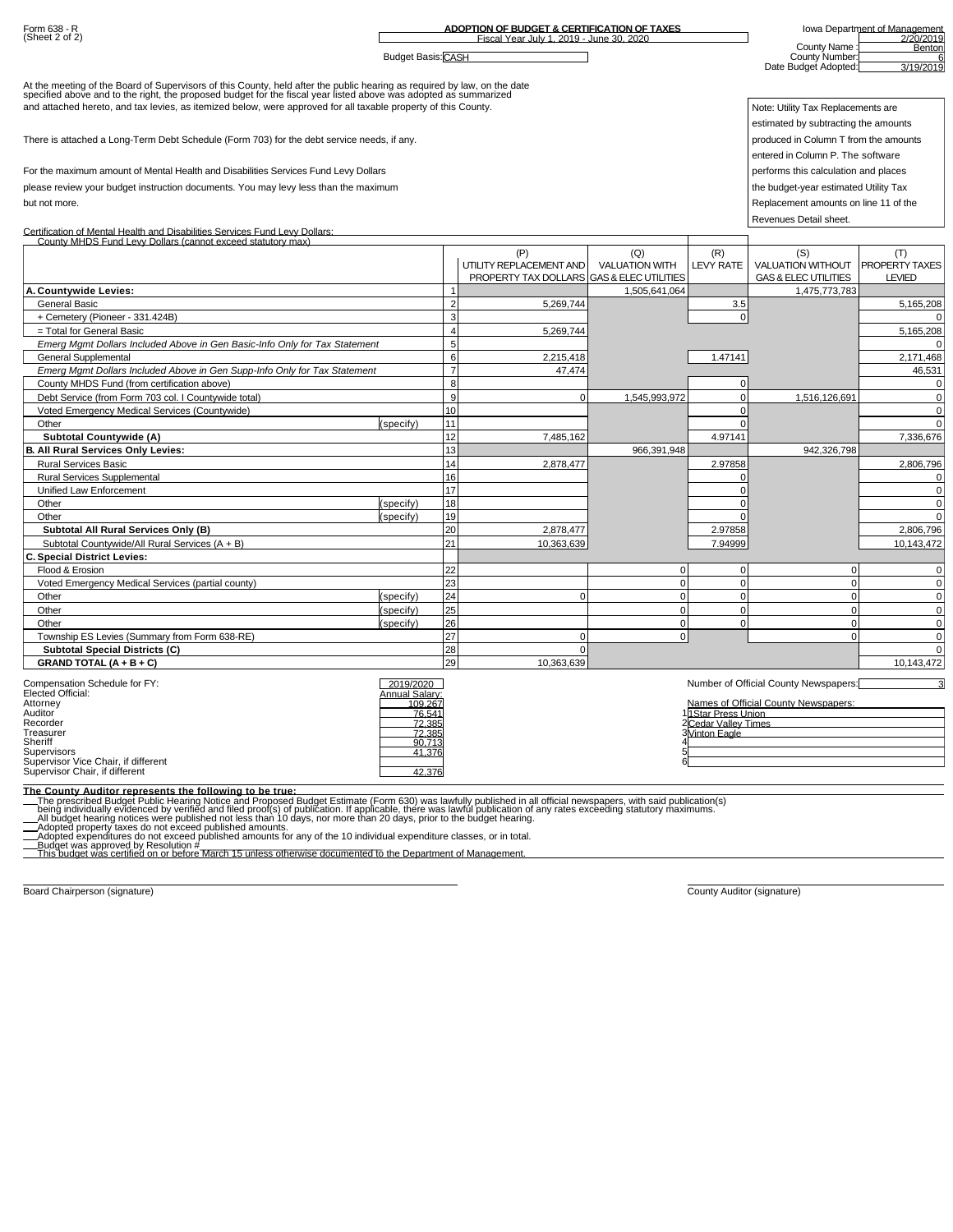| Iowa Department of Management |                |                  | County Name: Benton                       |                                                                                | County No:  | $\overline{6}$                             |                         |
|-------------------------------|----------------|------------------|-------------------------------------------|--------------------------------------------------------------------------------|-------------|--------------------------------------------|-------------------------|
| Form 638 - RE                 |                |                  |                                           |                                                                                |             | 2/20/2019                                  |                         |
|                               |                |                  |                                           | TOWNSHIP EMERGENCY SERVICES LEVIES<br>Fiscal Year July 1, 2019 - June 30, 2020 |             |                                            |                         |
|                               |                |                  |                                           |                                                                                |             |                                            |                         |
|                               |                |                  | (P)                                       | (Q)                                                                            | (R)         | (S)                                        | (T)                     |
|                               | <b>RECORD</b>  |                  | UTILITY Replacement AND                   | <b>VALUATION WITH</b>                                                          |             | LEVY RATE VALUATION WITHOUT PROPERTY TAXES |                         |
| TOWNSHIP NAME                 | <b>KEY</b>     |                  | PROPERTY TAX DOLLARS GAS & ELEC UTILITIES |                                                                                |             | <b>GAS &amp; ELEC UTILITIES</b>            | LEVIED                  |
|                               | $\mathbf{1}$   |                  |                                           |                                                                                | 0           |                                            | $\mathbf 0$             |
|                               | 2              |                  |                                           |                                                                                | 0           |                                            | 0                       |
|                               |                | 3                |                                           |                                                                                | 0           |                                            | $\mathbf 0$             |
|                               |                | 4                |                                           |                                                                                | 0           |                                            | $\mathbf 0$             |
|                               | 5              |                  |                                           |                                                                                | $\mathsf 0$ |                                            | $\mathbf 0$             |
|                               | 6              |                  |                                           |                                                                                | 0           |                                            | $\overline{0}$          |
|                               | $\overline{7}$ |                  |                                           |                                                                                | 0           |                                            | $\mathbf 0$             |
|                               | 8              |                  |                                           |                                                                                | 0           |                                            | $\pmb{0}$               |
|                               | 9              |                  |                                           |                                                                                | $\mathbf 0$ |                                            | $\mathbf 0$             |
|                               |                | 10               |                                           |                                                                                | 0           |                                            | $\pmb{0}$               |
|                               |                | 11               |                                           |                                                                                | 0           |                                            | $\mathbf 0$             |
|                               |                | 12               |                                           |                                                                                | 0           |                                            | $\pmb{0}$               |
|                               |                | 13               |                                           |                                                                                | 0           |                                            | $\pmb{0}$               |
|                               |                | 14               |                                           |                                                                                | 0           |                                            | $\pmb{0}$               |
|                               |                | 15               |                                           |                                                                                | 0           |                                            | $\pmb{0}$               |
|                               |                | 16               |                                           |                                                                                | 0           |                                            | $\mathbf 0$             |
|                               |                | 17               |                                           |                                                                                | 0           |                                            | $\pmb{0}$               |
|                               |                | 18               |                                           |                                                                                | 0           |                                            | $\overline{\textbf{0}}$ |
|                               |                | 19               |                                           |                                                                                | 0           |                                            | $\pmb{0}$               |
|                               |                | 20               |                                           |                                                                                | 0           |                                            | $\mathbf 0$             |
|                               |                | 21               |                                           |                                                                                | 0           |                                            | $\mathbf 0$             |
|                               |                | $\boldsymbol{z}$ |                                           |                                                                                | 0           |                                            | $\pmb{0}$               |
|                               |                | 23               |                                           |                                                                                | 0           |                                            | $\mathbf 0$             |
|                               |                | 24               |                                           |                                                                                | 0           |                                            | $\pmb{0}$               |
|                               |                | 25               |                                           |                                                                                | 0           |                                            | $\pmb{0}$               |
|                               |                | 26               |                                           |                                                                                | 0           |                                            | $\pmb{0}$               |
|                               |                | 27               |                                           |                                                                                | 0           |                                            | $\mathbf 0$             |
|                               |                | 28               |                                           |                                                                                | 0           |                                            | $\mathbf 0$             |
|                               |                | 29               |                                           |                                                                                | 0           |                                            | $\pmb{0}$               |
|                               |                | 30               | 0                                         | 0                                                                              |             | 0                                          | $\mathbf 0$             |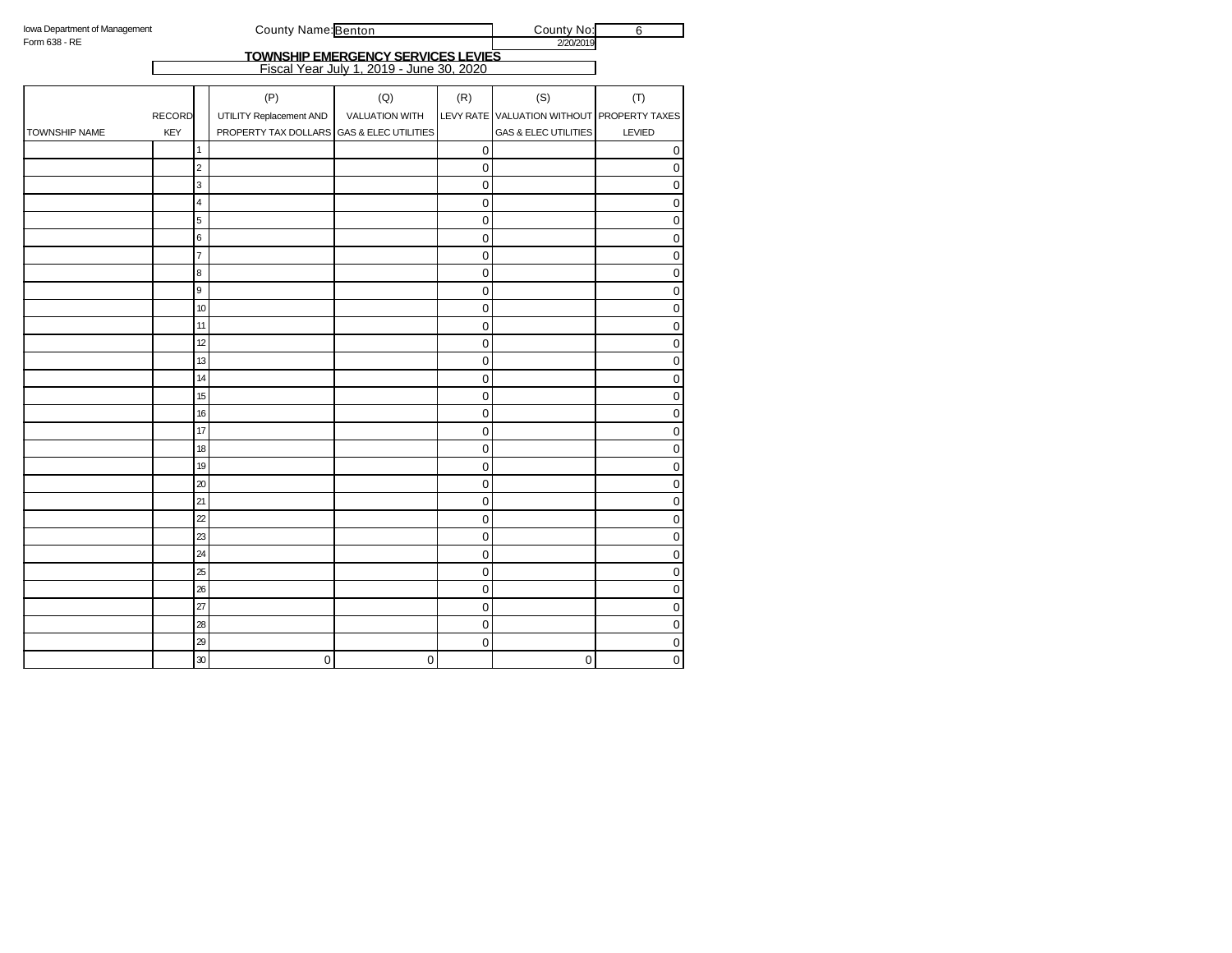| REVENUES DETAIL |  |
|-----------------|--|
|                 |  |

| County No: |  |
|------------|--|
| 0/20/2040  |  |

| Form 634 - A                                     |                |                     |              |          |           |                                                             |                              |                                |                     |          |          |                            |                    |                | 2/20/2019                |                |
|--------------------------------------------------|----------------|---------------------|--------------|----------|-----------|-------------------------------------------------------------|------------------------------|--------------------------------|---------------------|----------|----------|----------------------------|--------------------|----------------|--------------------------|----------------|
|                                                  |                | <b>GENERAL FUND</b> |              |          |           |                                                             | <b>SPECIAL REVENUE FUNDS</b> |                                |                     | All      | All      |                            |                    | <b>TOTALS</b>  |                          |                |
|                                                  |                | General             | General      |          |           | General County MHDS Rural Services Rural Services Secondary |                              |                                |                     | Capital  | Debt     | All                        | <b>Budget</b>      | Re-estimated   | Actual                   |                |
|                                                  |                | <b>Basic</b>        | Supplemental | Other    | Fund      | Basic                                                       | Supplemental                 | Roads                          | Other               |          |          | Projects Service Permanent | 2019/2020          | 2018/2019      | 2017/2018                |                |
|                                                  |                | (A)                 | (B)          | (C)      | (D)       | (E)                                                         | (F)                          | (G)                            | (H)                 | (I)      | (J)      | (K)                        | (L)                | (M)            | (N)                      |                |
| TAXES LEVIED ON PROPERTY                         |                | 5,165,208           | 2,171,468    |          | $\Omega$  | 2,806,796                                                   | $\Omega$                     |                                | $\mathbf 0$         |          | $\Omega$ |                            | 10,143,472         | 9,651,443      | 9,520,462                | $\overline{1}$ |
| LESS: UNCOLL. DEL. TAXES LEVY YEAR               | $\overline{2}$ |                     |              |          |           |                                                             |                              |                                |                     |          |          |                            | $\Omega$           |                | 2.083                    | $\overline{2}$ |
| LESS: CREDITS TO TAXPAYERS                       | $\mathcal{B}$  | 372.836             | 149.666      |          |           | 170.754                                                     |                              |                                |                     |          |          |                            | 693.256            | 688.937        | 662.011                  | $\overline{3}$ |
| =1000 NET CURRENT PROPERTY TAXES                 | $*_{4}$        | 4,792,372           | 2.021.802    |          | $\Omega$  | 2,636,042                                                   | $\Omega$                     |                                | $\Omega$            |          |          |                            | 9.450.216          | 8,962,506      | 8,856,368                | $*_{4}$        |
| 1010 DELINQ. PROPERTY TAX REVENUE                | $*5$           | 1.116               | 972          |          |           | 548                                                         |                              |                                |                     |          |          |                            | 2.636              | 4.126          | 2.124                    | $*_{5}$        |
| 11xx PENALTIES, INT, & COSTS ON TAXES            | $*6$           | 69.188              |              |          |           |                                                             |                              |                                |                     |          |          |                            | 69.188             | 66.877         | 55,259                   | $^{\ast}6$     |
| OTHER COUNTY TAXES/TIF REVENUES:                 |                |                     |              |          |           |                                                             |                              |                                |                     |          |          |                            |                    |                |                          |                |
| 12xx Other County Taxes                          | $\overline{7}$ | 5,802               | 2,857        |          |           | 2,744                                                       |                              |                                |                     |          |          |                            | 11,403             | 12,014         | 9,279                    | $\overline{7}$ |
| 13xx Local Option Taxes                          | $\mathsf{R}$   |                     |              |          |           |                                                             |                              |                                | 780,000             |          |          |                            | 780,000            | 821,330        | 793,590                  | 8              |
| 14xx Gambling Taxes                              | $\mathbf{q}$   |                     |              |          |           |                                                             |                              |                                |                     |          |          |                            | $\Omega$           |                |                          | 9              |
| 15xx TIF Tax Revenues                            | 10             |                     |              |          |           |                                                             |                              |                                |                     |          |          |                            | $\Omega$           |                | 781 10                   |                |
| 16xx Utility Replacement Taxes, 17xx             | 11             | 104,536             | 43,950       |          | $\Omega$  | 71.681                                                      | $\Omega$                     |                                | $\Omega$            |          | $\Omega$ |                            | 220.167            | 224,090        | 233,548 11               |                |
| Subtotal (lines 7 - 11)                          | *12            | 110.338             | 46,807       | $\Omega$ | $\Omega$  | 74,425                                                      | $\Omega$                     | $\Omega$                       | 780,000             | $\Omega$ | $\Omega$ |                            | 1,011,570          | 1.057.434      | 1,037,198 *12            |                |
| <b>INTERGOVERNMENTAL REVENUE:</b>                |                |                     |              |          |           |                                                             |                              |                                |                     |          |          |                            |                    |                |                          |                |
| 20xx State Shared Revenues                       | 13             |                     |              |          |           |                                                             |                              | 4,451,992                      |                     |          |          |                            | 4,451,992          | 4,522,057      | 4,595,174 13             |                |
| 21xx State Replacements Against Levied Taxes     | 14             | 372,836             | 149,666      |          |           | 170,754                                                     |                              |                                |                     |          |          |                            | 693,256            | 688,937        | 650,563 14               |                |
| 22xx Other State Tax Replacements                | 15             | 49,864              | 11,943       |          | 1,729     | 8,865                                                       |                              |                                |                     |          | 6.121    |                            | 78,522             | 73,983         | 73,308 15                |                |
| 23xx, 24xx State/Federal Pass-thru Revenues      | 16             | 483.000             |              |          |           |                                                             |                              |                                | 900,000 5,005,600   | 9.000    |          |                            | 6.397.600          | 2.123.500      | 832,600 16               |                |
| 25xx Contributions From Other                    |                |                     |              |          |           |                                                             |                              |                                |                     |          |          |                            |                    |                |                          |                |
| Intergovernmental Units                          | 17             | 705,796             | 37.000       |          | 180,000   |                                                             |                              | 500                            | 10,000              |          |          |                            | 933,296            | 849,502        | 849,604 17               |                |
| 26xx, 27xx State Grants and Entitlements         | 18             | 225,800             |              |          |           |                                                             |                              | 633,150                        | 11,000              |          |          |                            | 869,950            | 701,228        | 913,549 18               |                |
| 28xx Federal Grants and Entitlements             | 19             |                     |              |          |           |                                                             |                              |                                |                     |          |          |                            | $\Omega$           |                |                          | 19             |
| 29xx Payments in Lieu of Taxes                   | 20             |                     |              |          |           |                                                             |                              |                                |                     |          |          |                            | $\Omega$           | 60             | 1,278 20                 |                |
| Subtotal (lines 13 - 20)                         | $*21$          | 1,837,296           | 198,609      |          | 181,729   | 179,619                                                     | $\Omega$                     | 5,985,642 5,026,600            |                     | 9,000    | 6,121    |                            | 0 13,424,616       | 8,959,267      | 7,916,076 *21            |                |
| 3xxx LICENSES & PERMITS                          | *22            | 10.650              |              |          |           |                                                             |                              | 53.000                         |                     |          |          |                            | 63.650             | 57.800         | 72,795 *22               |                |
| 4xxx. 5xxx CHARGES FOR SERVICE                   | *23            | 762.700             |              |          | 4.100     |                                                             |                              |                                | 6,000               |          |          |                            | 772.800            | 771,350        | 877,297 *23              |                |
| 6xxx USE OF MONEY & PROPERTY                     | $*24$          | 64.020              |              |          |           |                                                             |                              |                                | 242                 |          |          | 8.000                      | 72,262             | 41,266         | 198,578 *24              |                |
| 8xxx MISCELLANEOUS                               | 25             | 130,700             |              |          |           |                                                             |                              | 245,050                        | 3,000               |          |          |                            | 378,750            | 348,680        | 463,026 *25              |                |
| Total Revenues*                                  | 26             | 7,778,380           | 2,268,190    | $\Omega$ | 185,829   | 2,890,634                                                   | $\Omega$                     |                                | 6,283,692 5,815,842 | 9.000    | 6.121    |                            | 8,000 25,245,688   |                | 20,269,306 19,478,721 26 |                |
| OTHER FINANCING SOURCES:                         |                |                     |              |          |           |                                                             |                              |                                |                     |          |          |                            |                    |                |                          |                |
| OPERATING TRANSFERS IN:                          |                |                     |              |          |           |                                                             |                              |                                |                     |          |          |                            |                    |                |                          |                |
| 9000 From General Basic                          | 27             |                     | 700.000      |          |           |                                                             |                              | 230,996                        |                     |          |          |                            | 930.996            | 1,779,039      | 1,406,202 27             |                |
| 9020 From Rural Services Basic                   | 28             |                     |              |          |           |                                                             |                              | 2,612,520                      |                     |          |          |                            | 2,612,520          | 2,390,342      | 2,350,693 28             |                |
| 90xx From Other Budgetary Funds                  | 29             | 85.000              |              |          |           | 255.000                                                     |                              | 260,000                        |                     |          |          |                            | 600.000            | 792.603        | 584,393 29               |                |
| Subtotal (lines 27 - 29)                         | 30             | 85,000              | 700,000      | $\Omega$ | $\Omega$  | 255,000                                                     | $\Omega$                     | 3,103,516                      | $\Omega$            | $\Omega$ | $\Omega$ |                            | 4,143,516          | 4,961,984      | 4,341,288 30             |                |
| 91xx PROCEEDS\GEN LONG-TERM DEBT                 | 31             |                     |              |          |           |                                                             |                              |                                |                     |          |          |                            | $\Omega$           | 593,000        | 43,922                   | 31             |
| 92xx PROCEEDS\GEN FIXED ASSET SALES              | 32             | 3.250               |              |          |           |                                                             |                              | 35,000                         |                     |          |          |                            | 38,250             | 41.250         | 59,660 32                |                |
| <b>Total Revenues and Other Sources</b>          | 33             | 7,866,630           | 2,968,190    | $\Omega$ | 185,829   | 3,145,634                                                   | $\overline{0}$               | 9,422,208 5,815,842            |                     | 9,000    | 6,121    |                            | 8,000 29,427,454   |                | 25,865,540 23,923,591 33 |                |
| BEGINNING FUND BALANCE JULY 1,                   | 34             | 2,269,074           | 275,232      | 3,085    | 1,557,370 | 344,495                                                     |                              | 2,164,720                      | 153,018 635,251     |          | 11,086   |                            | 950,216 8,363,547  |                | 12,247,999 11,684,597 34 |                |
| <b>TOTAL RESOURCES</b>                           | 35             | 10.135.704          | 3.243.422    | 3.085    | 1,743,199 | 3.490.129                                                   |                              | 0 11,586,928 5,968,860 644,251 |                     |          | 17.207   |                            | 958,216 37,791,001 |                | 38,113,539 35,608,188 35 |                |
| Loss on Nonreplaced Credits Against Levied Taxes | 36             | $\Omega$            | U            |          | $\Omega$  | $\Omega$                                                    | $\Omega$                     |                                | $\Omega$            |          | $\Omega$ |                            | $\Omega$           | $\overline{0}$ | $-11.448$ 36             |                |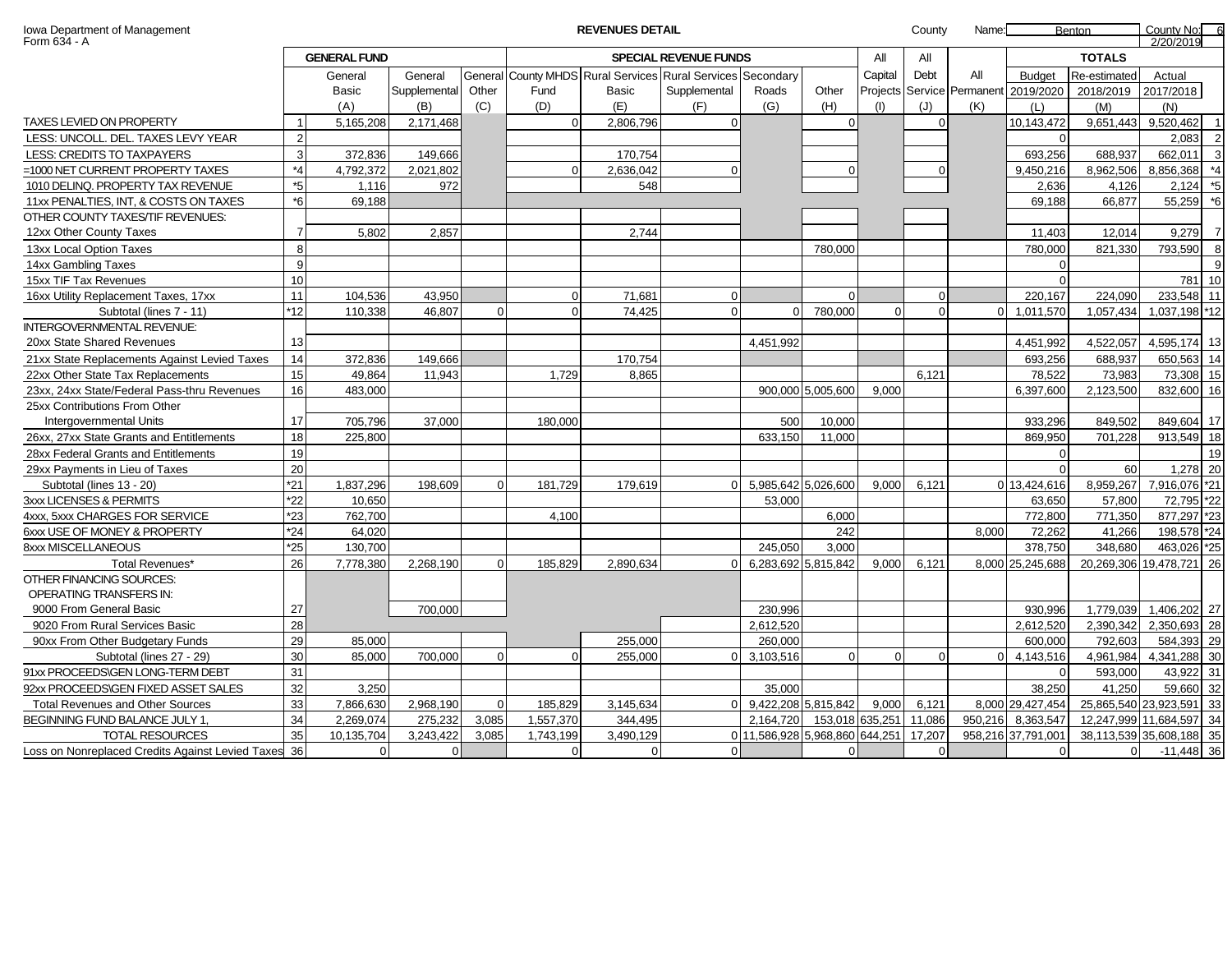# Iowa Department of Management **SERVICE AREA 1 SERVICE AREA 1 County Name:**Benton County Name:Benton County No: 6

|                                                              |                 |                | <b>GENERAL FUND</b> |          |          |                                                             | <b>SPECIAL REVENUE FUNDS</b> |             |           |           |               | <b>TOTALS</b> |              |                |
|--------------------------------------------------------------|-----------------|----------------|---------------------|----------|----------|-------------------------------------------------------------|------------------------------|-------------|-----------|-----------|---------------|---------------|--------------|----------------|
|                                                              |                 | General        | General             |          |          | General County MHDS Rural Services Rural Services Secondary |                              |             |           | All       | <b>Budget</b> | Re-estimated  | Actual       |                |
|                                                              |                 | Basic          | Supplemental        | Other    | Fund     | Basic                                                       | Supplemental                 | Roads       | Other     | Permanent | 2019/2020     | 2018/2019     | 2017/2018    |                |
|                                                              |                 | (A)            | (B)                 | (C)      | (D)      | (E)                                                         | (F)                          | (G)         | (H)       | (K)       | (L)           | (M)           | (N)          |                |
| <b>LAW ENFORCEMENT PROGRAM</b>                               |                 |                |                     |          |          |                                                             |                              |             |           |           |               |               |              |                |
| 1000 - Uniformed Patrol Services                             |                 | 836.506        | 263.164             |          |          |                                                             |                              |             |           |           | 1.099.670     | 1.074.955     | 814.663      |                |
| 1010 - Investigations                                        | $\overline{2}$  | 143,402        | 59,069              |          |          |                                                             |                              |             |           |           | 202,471       | 200,977       | 228,875 2    |                |
| 1020 - Unified Law Enforcement                               | $\mathsf 3$     |                |                     |          |          |                                                             |                              |             |           |           | $\Omega$      |               |              | 3              |
| 1030 - Contract Law Enforcement                              | $\overline{4}$  |                |                     |          |          |                                                             |                              |             |           |           | 0             |               |              | $\overline{4}$ |
| 1040 - Law Enforcement Communications                        | $\overline{5}$  | 551,760        | 219,844             |          |          |                                                             |                              |             |           |           | 771,604       | 764,720       | 579,603      | 5              |
| 1050 - Adult Correctional Services                           | 6               | 931,581        | 270.654             |          |          |                                                             |                              |             |           |           | 1,202,235     | 1,165,748     | 894.809      | - 6            |
| 1060 - Administration                                        | $\overline{7}$  | 407,165        | 174,479             |          |          |                                                             |                              |             |           |           | 581,644       | 620,691       | 540.327      | $\overline{7}$ |
| Subtotal                                                     |                 | 8 2,870,414    | 987,210             | $\Omega$ | $\Omega$ | $\Omega$                                                    | $\Omega$                     | $\Omega$    | $\Omega$  |           | 3.857.624     | 3.827.091     | 3,058,277 8  |                |
| <b>LEGAL SERVICES PROGRAM</b>                                |                 |                |                     |          |          |                                                             |                              |             |           |           |               |               |              |                |
| 1100 - Criminal Prosecution                                  | 9               | 485,456        | 194,296             |          |          |                                                             |                              |             | 109,500   |           | 789,252       | 749,861       | 716,610 9    |                |
| 1110 - Medical Examinations                                  | 10              | 74,600         |                     |          |          |                                                             |                              |             |           |           | 74.600        | 69.500        | 47,084 10    |                |
| 1120 - Child Support Recovery                                | 11              |                |                     |          |          |                                                             |                              |             |           |           | $\Omega$      |               |              | 11             |
| Subtotal                                                     | 12              | 560,056        | 194,296             | $\Omega$ | $\Omega$ | $\Omega$                                                    | $\Omega$                     |             | 0 109,500 |           | 863,852       | 819,361       | 763,694 12   |                |
| <b>EMERGENCY SERVICES</b>                                    |                 |                |                     |          |          |                                                             |                              |             |           |           |               |               |              |                |
| 1200 - Ambulance Services                                    | 13              |                |                     |          |          |                                                             |                              |             |           |           | U             |               |              | 13             |
| 1210 - Emergency Management                                  | 14              |                | 47,474              |          |          |                                                             |                              |             |           |           | 47.474        | 49,313        | 44,416 14    |                |
| 1220 - Fire Protection and Rescue Services                   | 15              | 10,000         |                     |          |          | 17,500                                                      |                              |             | 100,000   |           | 127,500       | 127,500       | 14,050 15    |                |
| 1230 - E911 Service Board                                    | 16              |                |                     |          |          |                                                             |                              |             |           |           | $\Omega$      |               |              | 16             |
| Subtotal                                                     | 17              | 10,000         | 47,474              | $\Omega$ | $\Omega$ | 17,500                                                      | $\Omega$                     |             | 0 100,000 |           | 174,974       | 176,813       | 58,466 17    |                |
| <b>ASSISTANCE TO DISTRICT COURT</b><br><b>SYSTEM PROGRAM</b> |                 |                |                     |          |          |                                                             |                              |             |           |           |               |               |              |                |
| 1400 - Physical Operations                                   | 18              |                | 1,200               |          |          |                                                             |                              |             |           |           | 1,200         | 700           | 700 18       |                |
| 1410 - Research & Other Assistance                           | 19              |                | 6,000               |          |          |                                                             |                              |             |           |           | 6.000         | 6.000         | 8,176 19     |                |
| 1420 - Bailiff Services                                      | 20              |                | 196,941             |          |          |                                                             |                              |             |           |           | 196,941       | 205,307       | 63,249 20    |                |
| Subtotal                                                     | 21              | $\Omega$       | 204,141             | $\Omega$ | $\Omega$ | $\Omega$                                                    | $\Omega$                     | $\Omega$    | ∩         |           | 204,141       | 212,007       | 72,125 21    |                |
| <b>COURT PROCEEDINGS PROGRAM</b>                             |                 |                |                     |          |          |                                                             |                              |             |           |           |               |               |              |                |
| 1500 - Juries & Witnesses                                    | 22              |                | 22.800              |          |          |                                                             |                              |             |           |           | 22,800        | 21,450        | 1,773 22     |                |
| 1510 - (Reserved)                                            | 23              |                |                     |          |          |                                                             |                              |             |           |           |               |               |              | 23             |
| 1520 - Detention Services                                    | $\overline{24}$ |                | 11,600              |          |          |                                                             |                              |             |           |           | 11,600        | 11,600        | 4,928 24     |                |
| 1530 - Court Costs                                           | 25              |                |                     |          |          |                                                             |                              |             |           |           | U             |               |              | 25             |
| 1540 - Service of Civil Papers                               | 26              |                | 5,000               |          |          |                                                             |                              |             |           |           | 5,000         | 5,000         | 3,238 26     |                |
| Subtotal                                                     | 27              | $\Omega$       | 39,400              | $\Omega$ | $\Omega$ | $\Omega$                                                    | $\Omega$                     | $\Omega$    |           |           | 39.400        | 38,050        | $9,939$ 27   |                |
| JUVENILE JUSTICE ADMINISTRATION<br><b>PROGRAM</b>            |                 |                |                     |          |          |                                                             |                              |             |           |           |               |               |              |                |
| 1600 - Juvenile Victim Restitution                           | 28              |                |                     |          |          |                                                             |                              |             |           |           | $\Omega$      |               |              | 28             |
| 1610 - Juvenile Representation Services                      | 29              |                | 12,000              |          |          |                                                             |                              |             |           |           | 12,000        | 12,500        | 9,613 29     |                |
| 1620 - Court-Appointed Attorneys &                           |                 |                |                     |          |          |                                                             |                              |             |           |           |               |               |              |                |
| <b>Court Costs for Juveniles</b>                             | 30              |                | 7,500               |          |          |                                                             |                              |             |           |           | 7,500         | 7.500         | 12,654 30    |                |
| Subtotal                                                     | 31              | $\overline{0}$ | 19,500              | $\Omega$ | 0        | $\Omega$                                                    | $\Omega$                     | $\mathbf 0$ | $\Omega$  | $\Omega$  | 19,500        | 20,000        | 22,267 31    |                |
| TOTAL - PUBLIC SAFETY & LEGAL SERVICES 32 3,440,470          |                 |                | 1,492,021           | $\Omega$ | 0        | 17,500                                                      | $\Omega$                     |             | 0 209,500 |           | 0 5,159,491   | 5,093,322     | 3,984,768 32 |                |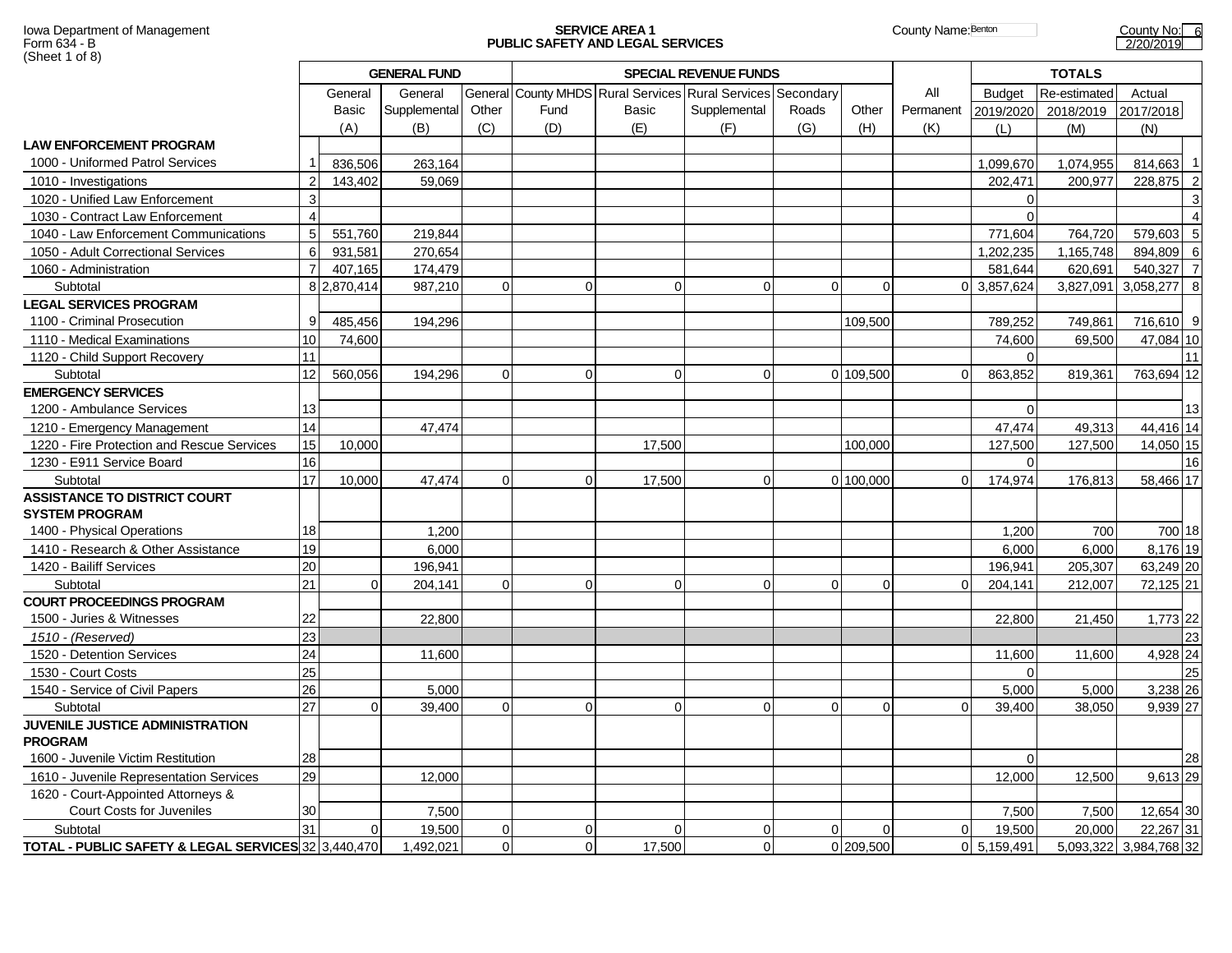## Iowa Department of Management **SERVICE AREA 3** County Name: Benton County Name: Benton County No: 6

|                                                      |                |              | <b>GENERAL FUND</b> |          |      |                                                             | <b>SPECIAL REVENUE FUNDS</b> |          |           |              |               | <b>TOTALS</b> |            |                |
|------------------------------------------------------|----------------|--------------|---------------------|----------|------|-------------------------------------------------------------|------------------------------|----------|-----------|--------------|---------------|---------------|------------|----------------|
|                                                      |                | General      | General             |          |      | General County MHDS Rural Services Rural Services Secondary |                              |          |           | All          | <b>Budget</b> | Re-estimated  | Actual     |                |
|                                                      |                | Basic        | Supplemental        | Other    | Fund | <b>Basic</b>                                                | Supplemental                 | Roads    | Other     | Permanent    | 2019/2020     | 2018/2019     | 2017/2018  |                |
|                                                      |                | (A)          | (B)                 | (C)      | (D)  | (E)                                                         | (F)                          | (G)      | (H)       | (K)          | (L)           | (M)           | (N)        |                |
| PHYSICAL HEALTH SERVICES PROGRAM                     |                |              |                     |          |      |                                                             |                              |          |           |              |               |               |            |                |
| 3000 - Personal & Family Health Services             |                | 36.287       |                     |          |      |                                                             |                              |          |           |              | 36.287        | 35.333        | 34,606     | - 1            |
| 3010 - Communicable Disease Prevention               |                |              |                     |          |      |                                                             |                              |          |           |              |               |               |            |                |
| & Control Services                                   | 2              | 54,427       |                     |          |      |                                                             |                              |          |           |              | 54,427        | 52,996        | 51,907 2   |                |
| 3020 - Sanitation                                    | 3              | 144,849      | 33,151              |          |      |                                                             |                              |          |           |              | 178,000       | 175,243       | 114,903 3  |                |
| 3040 - Health Administration                         |                |              |                     |          |      |                                                             |                              |          |           |              | ∩             |               |            | $\overline{4}$ |
| 3050 - Support of Hospitals                          | 5              |              |                     |          |      |                                                             |                              |          |           |              |               |               |            | 5              |
| Subtotal                                             | $6 \,$         | 235,563      | 33,151              | $\Omega$ | O    | $\Omega$                                                    | $\Omega$                     | $\Omega$ | $\Omega$  | <sup>n</sup> | 268,714       | 263,572       | 201,416 6  |                |
| <b>SERVICES TO POOR PROGRAM</b>                      |                |              |                     |          |      |                                                             |                              |          |           |              |               |               |            |                |
| 3100 - Administration                                | $\overline{7}$ | 76.585       | 4.740               |          |      |                                                             |                              |          |           |              | 81.325        | 116,199       | 95,438 7   |                |
| 3110 - General Welfare Services                      | 8              | 18,050       |                     |          |      |                                                             |                              |          | 5,600     |              | 23,650        | 23,650        | 12,110 8   |                |
| 3120 - Care in County Care Facility                  | 9              |              |                     |          |      |                                                             |                              |          |           |              |               |               |            | 9              |
| Subtotal                                             | 10             | 94,635       | 4,740               | $\Omega$ |      | $\Omega$                                                    | $\Omega$                     |          | 0 5,600   |              | 104,975       | 139,849       | 107,548 10 |                |
| <b>SERVICES TO MILITARY VETERANS</b>                 |                |              |                     |          |      |                                                             |                              |          |           |              |               |               |            |                |
| <b>PROGRAM</b>                                       |                |              |                     |          |      |                                                             |                              |          |           |              |               |               |            |                |
| 3200 - Administration                                | 11             | 58,896       | 26,956              |          |      |                                                             |                              |          |           |              | 85,852        | 85,946        | 75,531 11  |                |
| 3210 - General Services to Veterans                  | 12             | 40.250       |                     |          |      |                                                             |                              |          |           |              | 40.250        | 40.700        | 20,812 12  |                |
| Subtotal                                             | 13             | 99,146       | 26.956              | $\Omega$ | U    | $\Omega$                                                    | $\Omega$                     | $\Omega$ | $\Omega$  |              | 126,102       | 126,646       | 96,343 13  |                |
| <b>CHILDREN'S &amp; FAMILY SERVICES</b>              |                |              |                     |          |      |                                                             |                              |          |           |              |               |               |            |                |
| <b>PROGRAM</b>                                       |                |              |                     |          |      |                                                             |                              |          |           |              |               |               |            |                |
| 3300 - Youth Guidance                                | 14             |              | 52,000              |          |      |                                                             |                              |          |           |              | 52,000        | 62,000        | 39,971 14  |                |
| 3310 - Family Protective Services                    | 15             |              |                     |          |      |                                                             |                              |          |           |              | U             |               |            | 15             |
| 3320 - Services for Disabled Children                | 16             |              |                     |          |      |                                                             |                              |          |           |              |               |               |            | 16             |
| Subtotal                                             | 17             | $\Omega$     | 52.000              | $\Omega$ | ∩    | $\Omega$                                                    | $\Omega$                     | $\Omega$ | $\Omega$  |              | 52,000        | 62.000        | 39,971 17  |                |
| <b>SERVICES TO OTHER ADULTS</b>                      |                |              |                     |          |      |                                                             |                              |          |           |              |               |               |            |                |
| <b>PROGRAM</b>                                       |                |              |                     |          |      |                                                             |                              |          |           |              |               |               |            |                |
| 3400 - Services to the Elderly                       |                | 18 1,097,786 | 86.804              |          |      |                                                             |                              |          |           |              | 1.184.590     | 687.283       | 530,258 18 |                |
| 3410 - Other Social Services                         | 19             |              |                     |          |      |                                                             |                              |          |           |              |               |               |            | 19             |
| 3420 - Soc Serv Bus Operations                       | 20             |              |                     |          |      |                                                             |                              |          |           |              |               |               |            | 20             |
| Subtotal                                             |                | 21 1,097,786 | 86,804              | $\Omega$ | ∩    | $\Omega$                                                    | $\Omega$                     | $\Omega$ | $\Omega$  |              | 0 1,184,590   | 687,283       | 530,258 21 |                |
| <b>CHEMICAL DEPENDENCY PROGRAM</b>                   |                |              |                     |          |      |                                                             |                              |          |           |              |               |               |            |                |
| 3500 - Treatment Services                            | 22             |              | 18.500              |          |      |                                                             |                              |          |           |              | 18,500        | 18,500        | 5,074 22   |                |
| 3510 - Preventive Services                           | 23             |              | 9,200               |          |      |                                                             |                              |          |           |              | 9,200         | 9,200         | 6,567 23   |                |
| Subtotal                                             | 24             |              | 27,700              | $\Omega$ | ∩    | $\Omega$                                                    | $\Omega$                     | $\Omega$ | $\Omega$  |              | 27,700        | 27,700        | 11,641 24  |                |
| TOTAL-PHYSICAL HEALTH & SOCIAL SERVICES 25 1,527,130 |                |              | 231,351             | $\Omega$ |      | $\Omega$                                                    | $\Omega$                     |          | 0, 5, 600 |              | 0 1.764.081   | 1,307,050     | 987,177 25 |                |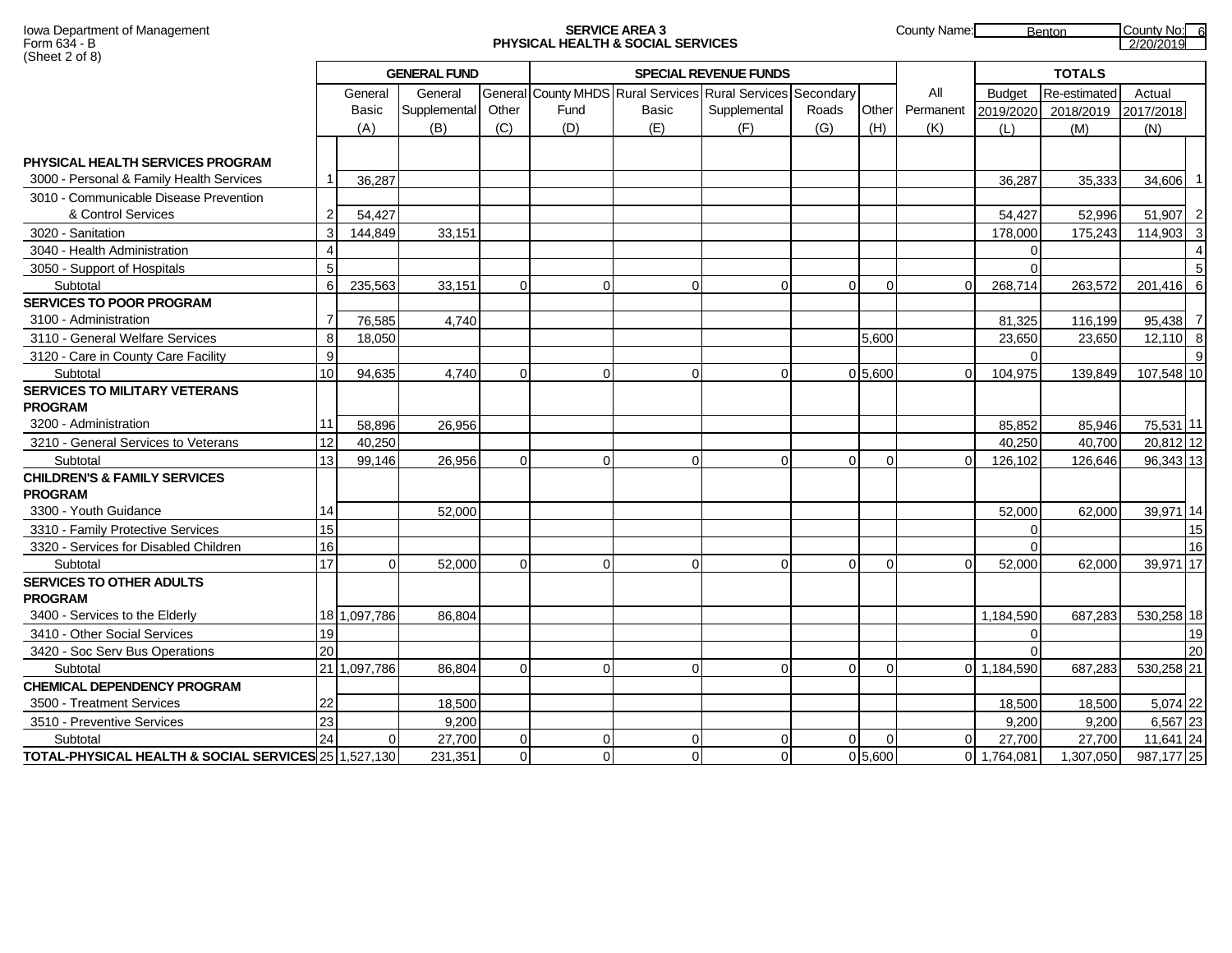| Iowa Department of Management |
|-------------------------------|
| Form 634 - B                  |
| (Sheet 3 of 8)                |

### Iowa Department of Management **SERVICE AREA 4** County Name: **Benton County No: 6** County Name: **Benton** County No: 6 Form 634 - B **MENTAL HEALTH, INTELLECTUAL DISABILITY & DEVELOPMENTAL DISABILITIES** 2/20/2019

| $\sqrt{2}$                                               | <b>GENERAL FUND</b> |                |              |             |           |              | <b>SPECIAL REVENUE FUNDS</b>                      |                | <b>TOTALS</b>  |             |                      |              |                 |
|----------------------------------------------------------|---------------------|----------------|--------------|-------------|-----------|--------------|---------------------------------------------------|----------------|----------------|-------------|----------------------|--------------|-----------------|
|                                                          |                     | General        | General      |             |           |              | General County MHDS Rural Services Rural Services | Secondary      |                | All         | <b>Budget</b>        | Re-estimated | Actual          |
| <b>SERVICES TO PERSONS WITH:</b>                         |                     | Basic          | Supplemental | Other       | Fund      | Basic        | Supplemental                                      | Roads          | Other          | Permanent   | 2019/2020            | 2018/2019    | 2017/2018       |
|                                                          |                     | (A)            | (B)          | (C)         | (D)       | (E)          | (F)                                               | (G)            | (H)            | (K)         | (L)                  | (M)          | (N)             |
| <b>40XX - MENTAL HEALTH PROBLEMS/</b>                    |                     |                |              |             |           |              |                                                   |                |                |             |                      |              |                 |
| <b>MENTAL ILLNESS</b>                                    |                     |                |              |             |           |              |                                                   |                |                |             |                      |              |                 |
| 400X - Information & Education Services 1                |                     |                |              |             |           |              |                                                   |                |                |             | $\Omega$             |              |                 |
| 402X - Coordination Services                             | $\overline{2}$      |                |              |             | 138,414   |              |                                                   |                |                |             | 138,414              | 29,682       | 38,977 2        |
| 403X - Personal & Environmental Sprt                     | 3                   |                |              |             |           |              |                                                   |                |                |             | O                    |              | 3               |
| 404X - Treatment Services                                | $\overline{4}$      |                |              |             |           |              |                                                   |                |                |             | O                    |              | $\overline{4}$  |
| 405X - Vocational & Day Services                         | $\sqrt{5}$          |                |              |             |           |              |                                                   |                |                |             | $\Omega$             |              | $5\overline{)}$ |
| 406X - Lic/Certified Living Arrangements                 | 6                   |                |              |             |           |              |                                                   |                |                |             | $\Omega$             |              | 6               |
| 407X - Inst/Hospital & Commit Services                   | $\overline{7}$      |                |              |             | 3,190     |              |                                                   |                |                |             | 3,190                | 3,021        | $2,508$ 7       |
| Subtotal                                                 | 8                   | $\Omega$       | $\Omega$     | $\Omega$    | 141,604   | $\mathbf{0}$ | $\overline{0}$                                    | $\Omega$       | $\Omega$       | $\Omega$    | 141,604              | 32,703       | 41,485 8        |
| <b>42XX - INTELLECTUAL DISABILITY</b>                    |                     |                |              |             |           |              |                                                   |                |                |             |                      |              |                 |
| 420X - Information & Education Services                  | 9                   |                |              |             |           |              |                                                   |                |                |             | $\Omega$             |              | 9               |
| 422X - Coordination Services                             | 10                  |                |              |             | 5,937     |              |                                                   |                |                |             | 5,937                | 10,100       | 2,196 10        |
| 423X - Personal & Environmental Sprt                     | 11                  |                |              |             |           |              |                                                   |                |                |             | $\Omega$             |              | 11              |
| 424X - Treatment Services                                | 12                  |                |              |             |           |              |                                                   |                |                |             | $\Omega$             |              | 12              |
| 425X - Vocational & Day Services                         | 13                  |                |              |             |           |              |                                                   |                |                |             | $\Omega$             |              | 13              |
| 426X - Lic/Certified Living Arrangements 14              |                     |                |              |             |           |              |                                                   |                |                |             | 0                    |              | 14              |
| 427X - Inst/Hospital & Commit Services                   | 15                  |                |              |             |           |              |                                                   |                |                |             | $\Omega$             |              | 15              |
| Subtotal                                                 | 16                  | $\mathbf 0$    | $\Omega$     | $\mathbf 0$ | 5,937     | $\mathbf 0$  | $\overline{0}$                                    | $\Omega$       | $\Omega$       | $\mathbf 0$ | 5,937                | 10,100       | 2,196 16        |
| <b>43XX - OTHER DEVELOPMENTAL</b><br><b>DISABILITIES</b> |                     |                |              |             |           |              |                                                   |                |                |             |                      |              |                 |
| 430X - Information & Education Services 17               |                     |                |              |             |           |              |                                                   |                |                |             | $\Omega$             |              | 17              |
| 432X - Coordination Services                             | 18                  |                |              |             | 10,631    |              |                                                   |                |                |             | 10,631               | 10,775       | 726 18          |
| 433X - Personal & Environmental Sprt                     | 19                  |                |              |             |           |              |                                                   |                |                |             | $\Omega$             |              | 19              |
|                                                          | 20                  |                |              |             |           |              |                                                   |                |                |             | $\Omega$             |              | 20              |
| 434X - Treatment Services                                | 21                  |                |              |             |           |              |                                                   |                |                |             |                      |              | $\overline{21}$ |
| 435X - Vocational & Day Services                         |                     |                |              |             |           |              |                                                   |                |                |             | $\Omega$<br>$\Omega$ |              | $\overline{22}$ |
| 436X - Lic/Certified Living Arrangements 22              |                     |                |              |             |           |              |                                                   |                |                |             |                      |              |                 |
| 437X - Inst/Hospital & Commit Services                   | 23                  |                |              |             |           |              |                                                   |                |                |             | $\Omega$             |              | 23              |
| Subtotal<br><b>44XX - GENERAL ADMINISTRATION</b>         | 24                  | $\mathbf 0$    | $\Omega$     | 0           | 10,631    | $\mathbf 0$  | $\mathbf 0$                                       | $\Omega$       | $\Omega$       | $\Omega$    | 10,631               | 10,775       | 726 24          |
| 4411 - Direct Administration                             | 25                  |                |              |             | 33,465    |              |                                                   |                |                |             | 33,465               | 106,202      | 93,528 25       |
| 4412 - Purchased Administration                          | 26                  |                |              |             |           |              |                                                   |                |                |             | $\Omega$             |              | 26              |
| 4413 - Distrib to Regional Fiscal Agent                  | 27                  |                |              |             | 1,042,595 |              |                                                   |                |                |             | 1,042,595            | 844,469      | 701,233 27      |
| Subtotal                                                 | 28                  | $\Omega$       | $\Omega$     | $\Omega$    | 1,076,060 | $\mathbf 0$  | $\Omega$                                          | $\Omega$       | $\Omega$       |             | 0 1,076,060          | 950,671      | 794,761 28      |
| <b>45XX - COUNTY PRVD CASE MGMT</b>                      |                     |                |              |             |           |              |                                                   |                |                |             |                      |              |                 |
| Subtotal                                                 | 29                  |                |              |             |           |              |                                                   |                |                |             | $\Omega$             |              | 29              |
| <b>46XX - COUNTY PRVD SERVICES</b>                       |                     |                |              |             |           |              |                                                   |                |                |             |                      |              |                 |
| Subtotal                                                 | 30                  |                |              |             |           |              |                                                   |                |                |             | $\overline{0}$       |              | 30              |
| <b>47XX - BRAIN INJURY</b>                               |                     |                |              |             |           |              |                                                   |                |                |             |                      |              |                 |
| 470X - Information & Education Services 31               |                     |                |              |             |           |              |                                                   |                |                |             | $\Omega$             |              | 31              |
| 472X - Coordination Services                             | 32                  |                |              |             |           |              |                                                   |                |                |             | 0                    |              | 32              |
| 473X - Personal & Environmental Sprt                     | 33                  |                |              |             |           |              |                                                   |                |                |             | $\mathbf 0$          |              | 33              |
| 474X - Treatment Services                                | 34                  |                |              |             |           |              |                                                   |                |                |             | $\Omega$             |              | 34              |
| 475X - Vocational & Day Services                         | 35                  |                |              |             |           |              |                                                   |                |                |             | $\mathbf 0$          |              | 35              |
| 476X - Lic/Certified Living Arrangements 36              |                     |                |              |             |           |              |                                                   |                |                |             | $\mathbf 0$          |              | 36              |
| 477X - Inst/Hospital & Commit Services                   | 37                  |                |              |             |           |              |                                                   |                |                |             | $\Omega$             |              | 37              |
| Subtotal                                                 | 38                  | 0              | 0            | 0           | $\Omega$  | 0            | $\overline{0}$                                    | $\overline{0}$ | $\overline{0}$ | $\Omega$    |                      | $\Omega$     | 0 38            |
| TOTAL - MENTAL HEALTH, ID & DD                           | 39                  | $\overline{0}$ | $\Omega$     | $\mathbf 0$ | 1,234,232 | $\mathbf 0$  | $\Omega$                                          | $\Omega$       | $\overline{0}$ |             | 0 1,234,232          | 1,004,249    | 839,168 39      |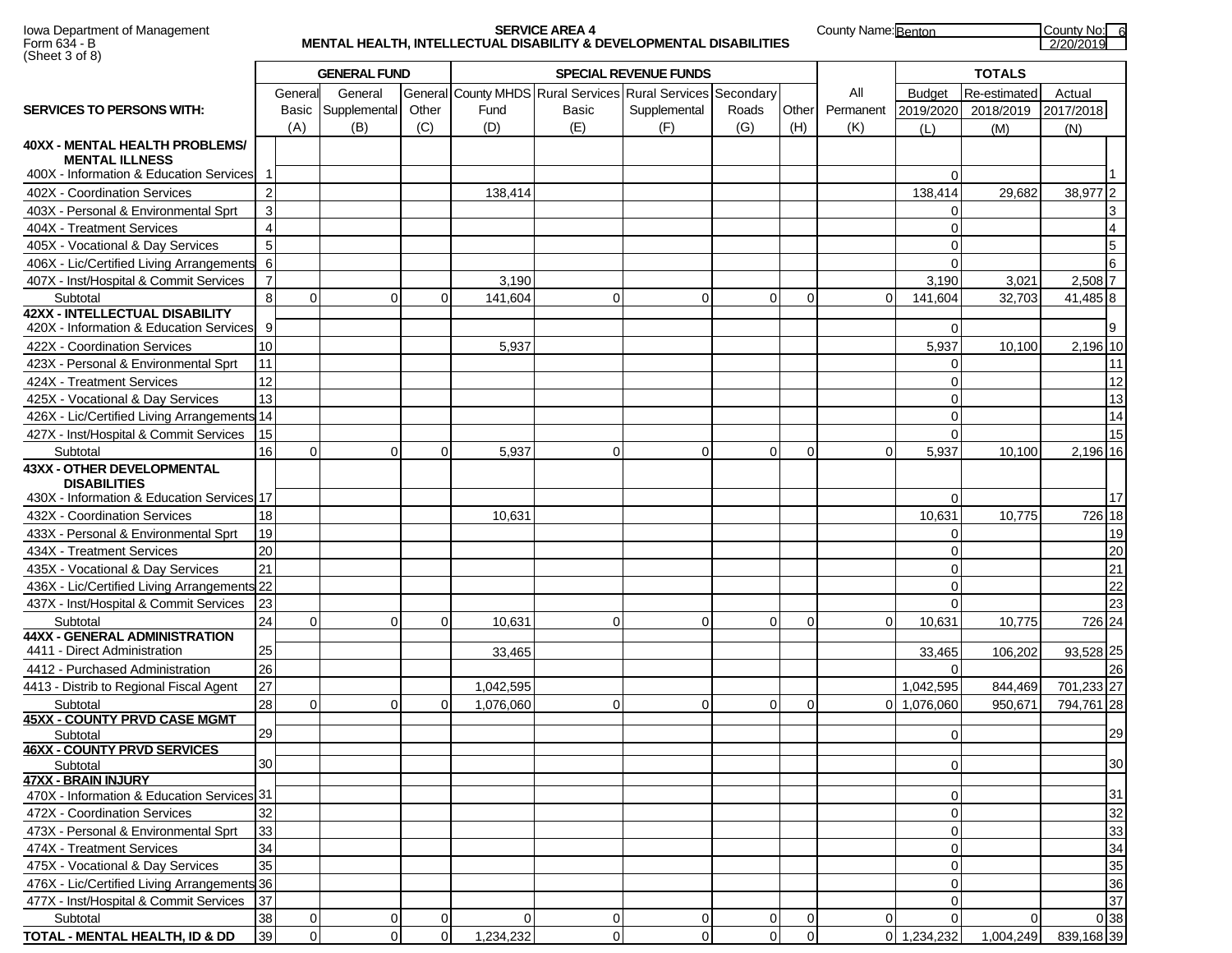#### Iowa Department of Management **SERVICE AREA 6** County Name: Benton County No: 6 County No: 6 County No: 6 County No: 6 County No: 6 County No: 6 County No: 6 County No: 6 County No: 6 County No: 6 County No: 6 County No: 6 Form 634 - B **COUNTY ENVIRONMENT AND EDUCATION** 2/20/2019

|                                                                   | <b>GENERAL FUND</b> |            |              |          |          |                                                             | <b>TOTALS</b> |          |            |           |                  |              |                        |                |
|-------------------------------------------------------------------|---------------------|------------|--------------|----------|----------|-------------------------------------------------------------|---------------|----------|------------|-----------|------------------|--------------|------------------------|----------------|
|                                                                   |                     | General    | General      |          |          | General County MHDS Rural Services Rural Services Secondary |               |          |            | All       | <b>Budget</b>    | Re-estimated | Actual                 |                |
|                                                                   |                     | Basic      | Supplemental | Other    | Fund     | Basic                                                       | Supplemental  | Roads    | Other      | Permanent | 2019/2020        | 2018/2019    | 2017/2018              |                |
|                                                                   |                     | (A)        | (B)          | (C)      | (D)      | (E)                                                         | (F)           | (G)      | (H)        | (K)       | (L)              | (M)          | (N)                    |                |
| ENVIRONMENTAL QUALITY PROGRAM                                     |                     |            |              |          |          |                                                             |               |          |            |           |                  |              |                        |                |
| 6000 - Natural Resources Conservation                             |                     |            |              |          |          |                                                             |               |          | 4,176,623  |           | 4,176,623        | 1,500,000    | 475,190                | $\overline{1}$ |
| 6010 - Weed Eradication                                           | $\overline{2}$      |            |              |          |          | 6,000                                                       |               |          |            |           | 6,000            | 5,750        |                        | $\overline{2}$ |
| 6020 - Solid Waste Disposal                                       | 3                   | 7,280      |              |          |          | 337,520                                                     |               |          |            |           | 344,800          | 368,980      | 313,240                | $\mathbf{3}$   |
| 6030 - Environmental Restoration                                  | 4                   |            |              |          |          |                                                             |               |          |            |           | $\Omega$         |              |                        |                |
| Subtotal                                                          | 5                   | 7,280      | $\Omega$     | $\Omega$ | $\Omega$ | 343,520                                                     | $\Omega$      |          | 04,176,623 |           | 0 4,527,423      | 1,874,730    | 788,430 5              |                |
| <b>CONSERVATION &amp; RECREATION</b><br><b>SERVICES PROGRAM</b>   |                     |            |              |          |          |                                                             |               |          |            |           |                  |              |                        |                |
| 6100 - Administration                                             | 6                   | 104,600    | 30,888       |          |          |                                                             |               |          | 35,000     |           | 170,488          | 161,047      | 142,667 6              |                |
| 6110 - Maintenance & Operations                                   |                     | 648,437    | 128,589      |          |          |                                                             |               |          | 112,500    | 30,000    | 919,526          | 797,386      | 679,630 7              |                |
| 6120 - Recreation & Environmental Educ.                           | 8                   | 102,968    | 44,670       |          |          |                                                             |               |          |            |           | 147,638          | 144,948      | 128,061 8              |                |
| Subtotal                                                          | 9                   | 856,005    | 204,147      | $\Omega$ | $\Omega$ | $\Omega$                                                    | $\Omega$      | $\Omega$ | 147,500    | 30,000    | 1,237,652        | 1,103,381    | 950,358 9              |                |
| <b>ANIMAL CONTROL PROGRAM</b>                                     |                     |            |              |          |          |                                                             |               |          |            |           |                  |              |                        |                |
| 6200 - Animal Shelter                                             | 10 <sup>1</sup>     |            |              |          |          | 2,500                                                       |               |          |            |           | 2,500            | 1,000        | 1,080 10               |                |
| 6210 - Animal Bounties & State                                    |                     |            |              |          |          |                                                             |               |          |            |           |                  |              |                        |                |
| <b>Apiarist Expenses</b>                                          | 11                  | 150        |              |          |          |                                                             |               |          |            |           | 150              | 150          |                        | 11             |
| Subtotal                                                          | 12                  | 150        | $\Omega$     | $\Omega$ |          | 2.500                                                       | $\Omega$      | $\Omega$ | $\Omega$   | $\Omega$  | 2.650            | 1,150        | 1,080 12               |                |
| <b>COUNTY DEVELOPMENT PROGRAM</b>                                 |                     |            |              |          |          |                                                             |               |          |            |           |                  |              |                        |                |
| 6300 - Land Use & Building Controls                               | 13 <sub>l</sub>     | 16,550     |              |          |          | 136,925                                                     |               |          |            |           | 153,475          | 150,561      | 102,534 13             |                |
| 6310 - Housing Rehabilitation & Develop.                          | 14                  |            |              |          |          |                                                             |               |          |            |           | $\Omega$         |              |                        | 14             |
| 6320 - Economic Development                                       | 15 I                | 24,500     |              |          |          |                                                             |               |          | 66,000     |           | 90,500           | 98,030       | 86,276 15              |                |
| Subtotal                                                          | 16                  | 41,050     | $\Omega$     | $\Omega$ | $\Omega$ | 136,925                                                     | $\Omega$      | 0        | 66,000     | $\Omega$  | 243,975          | 248,591      | 188,810 16             |                |
| <b>EDUCATIONAL SERVICES PROGRAM</b>                               |                     |            |              |          |          |                                                             |               |          |            |           |                  |              |                        |                |
| 6400 - Libraries                                                  | 17                  |            |              |          |          | 70,800                                                      |               |          | 65,000     |           | 135,800          | 111,870      | 119,270 17             |                |
| 6410 - Historic Preservation                                      | 18                  | 14,150     |              | 2.085    |          |                                                             |               |          |            |           | 16.235           | 28.800       | 3,843 18               |                |
| 6420 - Fair & 4-H Clubs                                           | 19 <sup>l</sup>     | 23,750     |              |          |          |                                                             |               |          |            |           | 23,750           | 23,750       | 50,750 19              |                |
| 6430 - Fairgrounds                                                | 20                  |            |              |          |          |                                                             |               |          |            |           | $\Omega$         |              |                        | 20             |
| 6440 - Memorial Halls                                             | 21                  |            |              |          |          |                                                             |               |          |            |           | $\Omega$         |              |                        | 21             |
| 6450 - Other Educational Services                                 | 22                  |            |              |          |          |                                                             |               |          |            |           | $\Omega$         |              |                        | 22             |
| Subtotal                                                          | 23                  | 37,900     | 0            | 2,085    | $\Omega$ | 70,800                                                      | $\Omega$      | $\Omega$ | 65,000     | $\Omega$  | 175,785          | 164,420      | 173,863 23             |                |
| <b>PRESIDENT OR GOVERNOR</b><br><b>DECLARED DISASTERS PROGRAM</b> |                     |            |              |          |          |                                                             |               |          |            |           |                  |              |                        |                |
| 6500 - Property                                                   | 24                  |            |              |          |          |                                                             |               |          |            |           | $\overline{0}$   |              |                        | 24             |
| 6510 - Buildings                                                  | 25                  |            |              |          |          |                                                             |               |          |            |           | $\Omega$         |              |                        | 25             |
| 6520 - Equipment                                                  | 26                  |            |              |          |          |                                                             |               |          |            |           | $\Omega$         |              |                        | 26             |
| 6530 - Public Facilities                                          | 27                  |            |              |          |          |                                                             |               |          |            |           | $\Omega$         |              |                        | 27             |
| Subtotal                                                          | 28                  | $\Omega$   | $\Omega$     | $\Omega$ | $\Omega$ | $\Omega$                                                    | $\Omega$      | $\Omega$ | 0          | $\Omega$  | $\Omega$         | $\Omega$     | 0 <sub>28</sub>        |                |
| <b>TOTAL - COUNTY ENVRONMT, &amp; ED.</b>                         |                     | 29 942,385 | 204,147      | 2,085    | $\Omega$ | 553,745                                                     | $\Omega$      |          | 04,455,123 |           | 30,000 6,187,485 |              | 3,392,272 2,102,541 29 |                |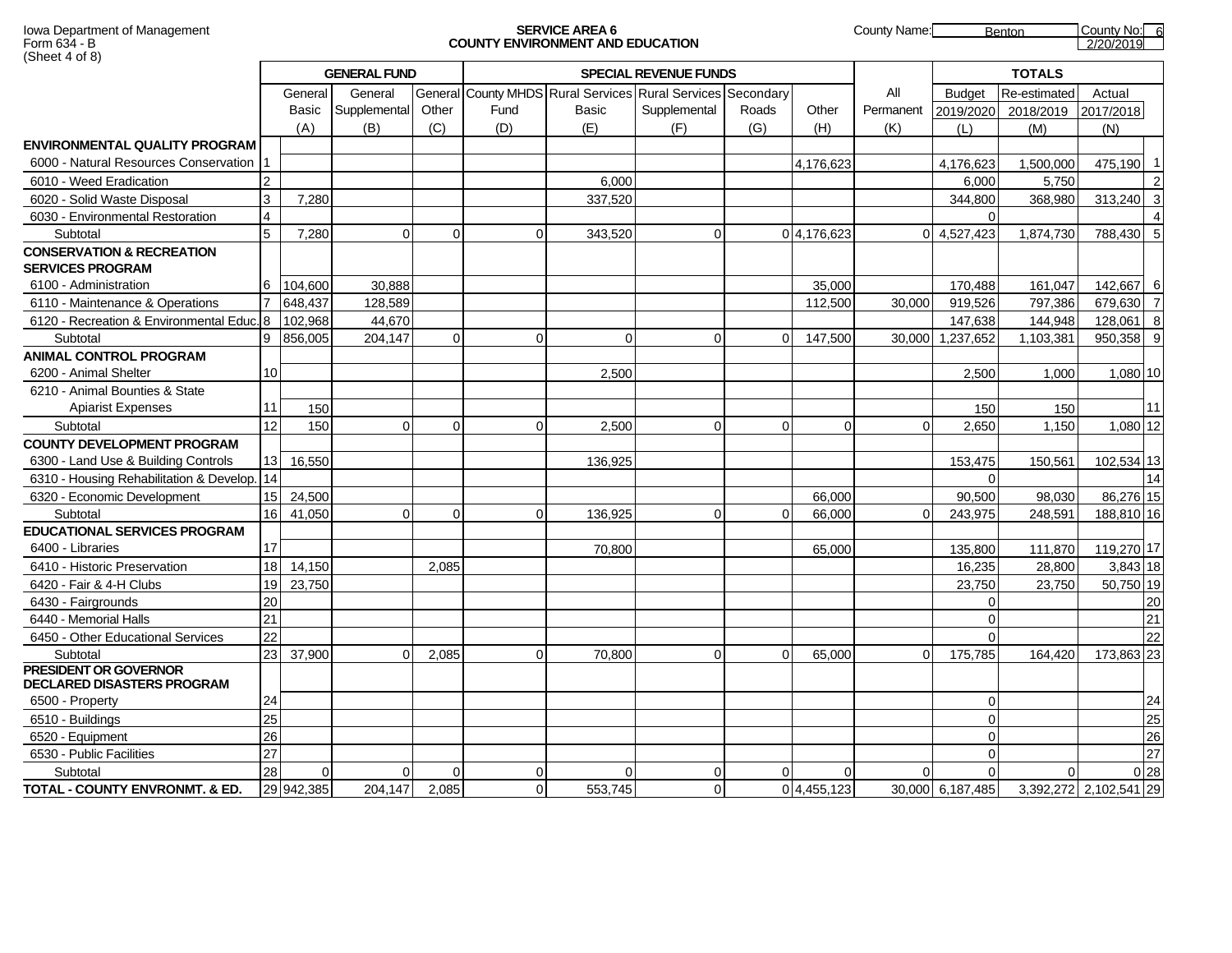|                                                       |                |          | <b>GENERAL FUND</b> |          |          |                                                             | <b>SPECIAL REVENUE FUNDS</b> |           |                | <b>TOTALS</b> |               |                     |                        |                 |
|-------------------------------------------------------|----------------|----------|---------------------|----------|----------|-------------------------------------------------------------|------------------------------|-----------|----------------|---------------|---------------|---------------------|------------------------|-----------------|
|                                                       |                | General  | General             |          |          | General County MHDS Rural Services Rural Services Secondary |                              |           |                | All           | <b>Budget</b> | Re-estimated        | Actual                 |                 |
|                                                       |                |          | Basic Supplemental  | Other    | Fund     | Basic                                                       | Supplemental                 | Roads     | Other          | Permanent     | 2019/2020     | 2018/2019 2017/2018 |                        |                 |
|                                                       |                | (A)      | (B)                 | (C)      | (D)      | (E)                                                         | (F)                          | (G)       | (H)            | (K)           | (L)           | (M)                 | (N)                    |                 |
| <b>SECONDARY ROADS ADMINISTRATION</b>                 |                |          |                     |          |          |                                                             |                              |           |                |               |               |                     |                        |                 |
| & ENGINEERING PROGRAM                                 |                |          |                     |          |          |                                                             |                              |           |                |               |               |                     |                        |                 |
| 7000 - Administration                                 |                |          |                     |          |          |                                                             |                              | 251.057   |                |               | 251.057       | 253,220             | 226,489 1              |                 |
| 7010 - Engineering                                    | $\overline{2}$ |          |                     |          |          |                                                             |                              | 459,867   |                |               | 459.867       | 404,134             | 338,877 2              |                 |
| Subtotal                                              | 3              | $\Omega$ |                     | $\Omega$ | $\Omega$ | $\Omega$                                                    | $\Omega$                     | 710,924   | $\Omega$       |               | 710,924       | 657,354             | 565,366 3              |                 |
| ROADWAY MAINTENANCE PROGRAM                           |                |          |                     |          |          |                                                             |                              |           |                |               |               |                     |                        |                 |
| 7100 - Bridges & Culverts                             | $\overline{4}$ |          |                     |          |          |                                                             |                              | 162.100   |                |               | 162.100       | 161,345             | 151,990 4              |                 |
| 7110 - Roads                                          | 5              |          |                     |          |          |                                                             |                              | 4,277,235 |                |               | 4,277,235     |                     | 4,009,200 3,508,407 5  |                 |
| 7120 - Snow & Ice Control                             | 6              |          |                     |          |          |                                                             |                              | 436.000   |                |               | 436,000       | 423,600             | 394,734 6              |                 |
| 7130 - Traffic Controls                               | $\overline{ }$ |          |                     |          |          |                                                             |                              | 260,150   |                |               | 260,150       | 248.700             | 202,091 7              |                 |
| 7140 - Road Clearing                                  | 8              |          |                     |          |          |                                                             |                              | 315,665   |                |               | 315,665       | 302,500             | $325,461$ 8            |                 |
| Subtotal                                              | 9              | ∩        |                     | O        | $\Omega$ | $\Omega$                                                    | ΩI                           | 5,451,150 | $\Omega$       |               | 0 5,451,150   |                     | 5,145,345 4,582,683 9  |                 |
| <b>GENERAL ROADWAY EXPENDITURES</b><br><b>PROGRAM</b> |                |          |                     |          |          |                                                             |                              |           |                |               |               |                     |                        |                 |
| 7200 - New Equipment                                  | 10             |          |                     |          |          |                                                             |                              | 715.000   |                |               | 715.000       | 700.000             | 882,323 10             |                 |
| 7210 - Equipment Operations                           | 11             |          |                     |          |          |                                                             |                              | 1,517,500 |                |               | 1,517,500     | .457,600            | 1,380,300 11           |                 |
| 7220 - Tools, Materials & Supplies                    | 12             |          |                     |          |          |                                                             |                              | 197,250   |                |               | 197,250       | 184,000             | 137,988 12             |                 |
| 7230 - Real Estate & Buildings                        | 13             |          |                     |          |          |                                                             |                              | 106.000   |                |               | 106.000       | 95.200              | 65,686 13              |                 |
| Subtotal                                              | 14             | ∩        |                     | $\Omega$ | $\Omega$ | $\Omega$                                                    |                              | 2,535,750 | $\Omega$       |               | 0 2,535,750   |                     | 2,436,800 2,466,297 14 |                 |
| <b>MASS TRANSIT PROGRAM</b>                           |                |          |                     |          |          |                                                             |                              |           |                |               |               |                     |                        |                 |
| 7300 - Air Transportation                             | 15             |          |                     |          |          |                                                             |                              |           |                |               |               |                     |                        | 15              |
| 7310 - Ground Transportation                          | 16             |          |                     |          |          |                                                             |                              |           |                |               |               |                     |                        | 16              |
| Subtotal                                              | 17             | $\Omega$ |                     | $\Omega$ | $\Omega$ | 0                                                           | $\Omega$                     | $\Omega$  | $\overline{0}$ |               |               |                     |                        | 0 <sub>17</sub> |
| TOTAL - ROADS & TRANSPORTATION   18                   |                |          |                     | 0        | $\Omega$ | $\Omega$                                                    | οI                           | 8,697,824 | $\Omega$       |               | 0 8,697,824   |                     | 8,239,499 7,614,346 18 |                 |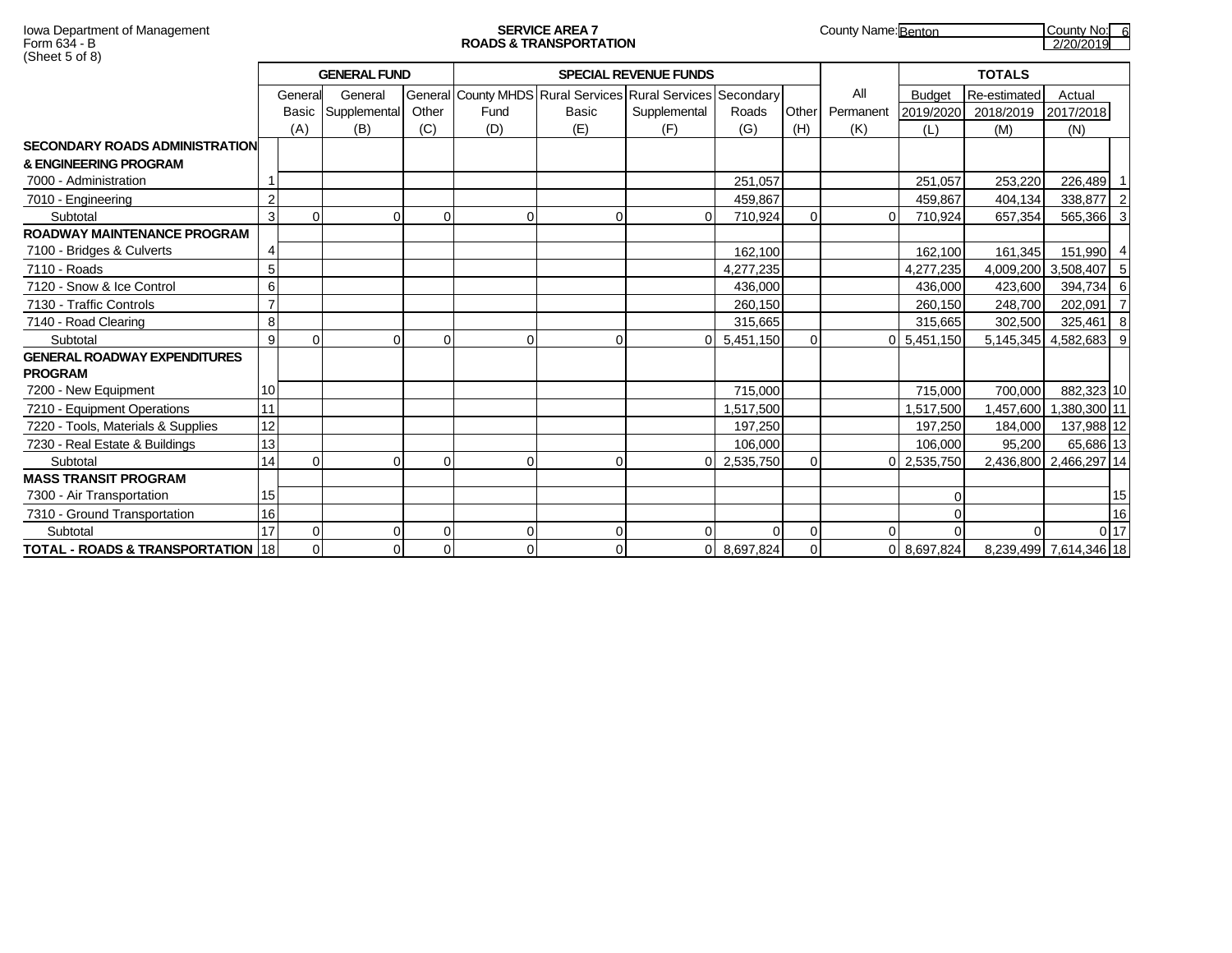# Form 634 - B **GOVERNMENT SERVICES TO RESIDENTS** 2/20/2019

Iowa Department of Management **SERVICE AREA 8** County Name: Benton County No: 6

|                                         |          |           | <b>GENERAL FUND</b> |       |      |       | <b>SPECIAL REVENUE FUNDS</b>                                |       |         |           |               | <b>TOTALS</b>       |           |
|-----------------------------------------|----------|-----------|---------------------|-------|------|-------|-------------------------------------------------------------|-------|---------|-----------|---------------|---------------------|-----------|
|                                         |          | General   | General             |       |      |       | General County MHDS Rural Services Rural Services Secondary |       |         | All       | <b>Budget</b> | Re-estimated        | Actual    |
|                                         |          | Basic     | Supplemental        | Other | Fund | Basic | Supplemental                                                | Roads | Other   | Permanent |               | 2019/2020 2018/2019 | 2017/2018 |
|                                         |          | (A)       | (B)                 | (C)   | (D)  | (E)   | (F)                                                         | (G)   | (H)     | (K)       | (L)           | (M)                 | (N)       |
| <b>REPRESENTATION SERVICES PROGRAMI</b> |          |           |                     |       |      |       |                                                             |       |         |           |               |                     |           |
| 8000 - Elections Administration         |          |           | 164,809             |       |      |       |                                                             |       |         |           | 164,809       | 204,175             | 158,491   |
| 8010 - Local Elections                  |          |           | 51,425              |       |      |       |                                                             |       |         |           | 51,425        | 15,980              | 38,588 2  |
| 8020 - Township Officials               |          |           |                     |       |      | 7,550 |                                                             |       |         |           | 7,550         | 7,550               | 5,989 3   |
| Subtotal                                | 4        |           | 216.234             |       |      | 7,550 |                                                             |       |         |           | 223.784       | 227,705             | 203,068 4 |
| <b>STATE ADMINISTRATIVE SERVICES</b>    |          |           |                     |       |      |       |                                                             |       |         |           |               |                     |           |
| 8100 - Motor Vehicle Registrations      |          |           |                     |       |      |       |                                                             |       |         |           |               |                     |           |
| & Licensing                             |          | 5 173.322 | 102,094             |       |      |       |                                                             |       |         |           | 275.416       | 276,147             | 254,077 5 |
| 8101 - Drivers License Services         | <b>6</b> | 66,936    | 30,209              |       |      |       |                                                             |       |         |           | 97,145        | 88,372              | 78,660 6  |
| 8110 - Recording of Public Documents    |          | 7 160,396 | 64,795              |       |      |       |                                                             |       | 7,950   |           | 233,141       | 227,328             | 192,796 7 |
| Subtotal                                |          | 8 400,654 | 197,098             |       |      |       |                                                             |       | 0 7,950 |           | 605,702       | 591,847             | 525,533 8 |
| <b>TOTAL - GOVT. SVCS. TO RESIDENTS</b> |          | 9 400,654 | 413,332             |       |      | 7,550 |                                                             |       | 0 7,950 |           | 829,486       | 819,552             | 728,601 9 |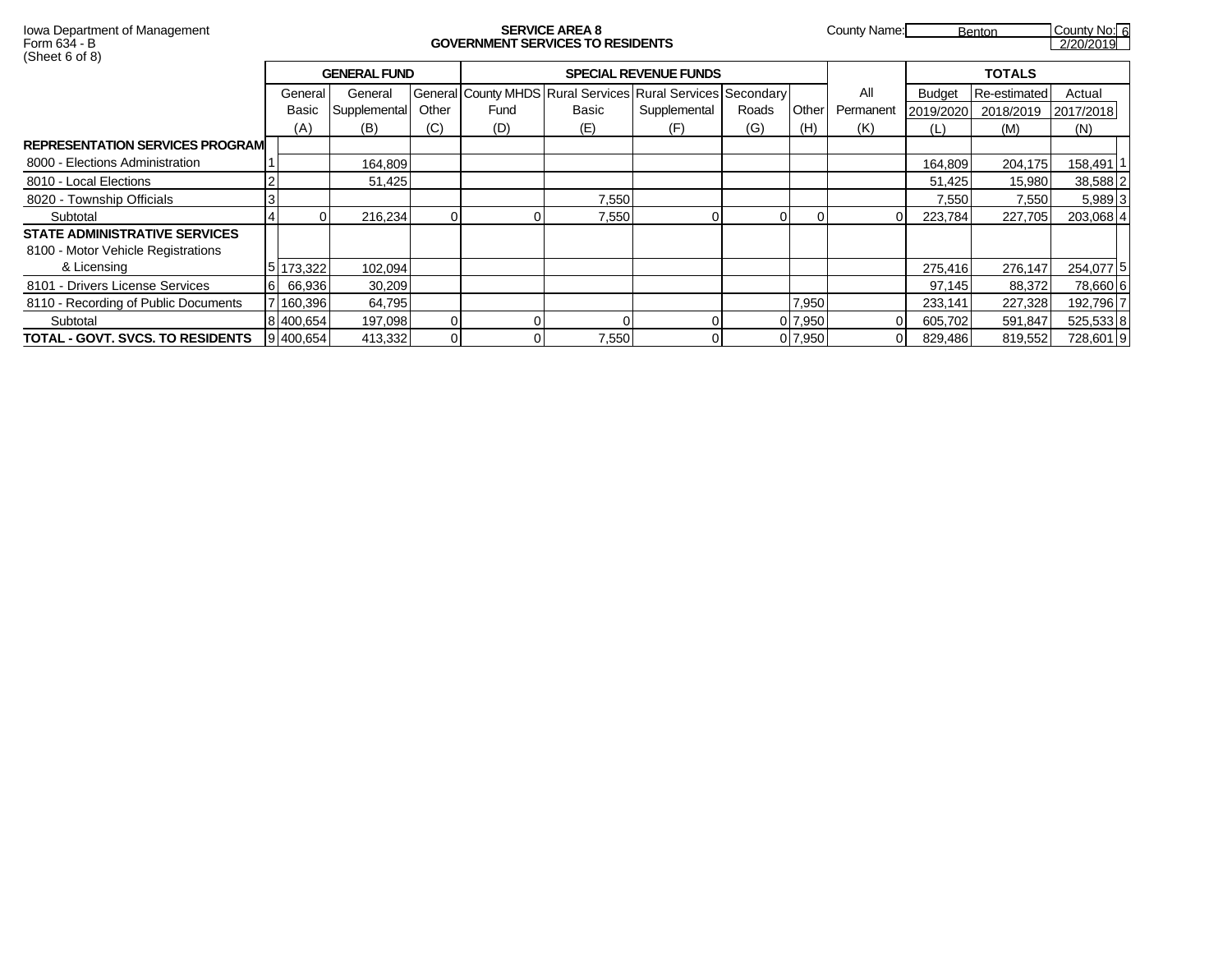| Form 634 - B<br>(Sheet 7 of 8)                    |                |              |                     |              |             | <b>ADMINISTRATION</b> |                                                             |              |               |                  |                  |                  | 2/20/2019              |  |
|---------------------------------------------------|----------------|--------------|---------------------|--------------|-------------|-----------------------|-------------------------------------------------------------|--------------|---------------|------------------|------------------|------------------|------------------------|--|
|                                                   |                |              | <b>GENERAL FUND</b> |              |             |                       | <b>SPECIAL REVENUE FUNDS</b>                                |              | <b>TOTALS</b> |                  |                  |                  |                        |  |
|                                                   |                | General      | General             |              |             |                       | General County MHDS Rural Services Rural Services Secondary |              |               | All              | <b>Budget</b>    | Re-estimated     | Actual                 |  |
|                                                   |                | Basic<br>(A) | Supplemental<br>(B) | Other<br>(C) | Fund<br>(D) | Basic<br>(E)          | Supplemental<br>(F)                                         | Roads<br>(G) | Other<br>(H)  | Permanent<br>(K) | 2019/2020<br>(L) | 2018/2019<br>(M) | 2017/2018<br>(N)       |  |
| <b>POLICY &amp; ADMINISTRATION PROGRAM</b>        |                |              |                     |              |             |                       |                                                             |              |               |                  |                  |                  |                        |  |
| 9000 - General County Management                  |                | 207,868      | 79,601              |              |             |                       |                                                             |              |               |                  | 287,469          | 263,810          | 229,102 1              |  |
| 9010 - Administrative Management                  |                |              |                     |              |             |                       |                                                             |              |               |                  |                  |                  |                        |  |
| <b>Services</b>                                   | $\overline{2}$ | 225,638      | 85,109              |              |             |                       |                                                             |              |               |                  | 310,747          | 304,312          | 279,372 2              |  |
| 9020 - Treasury Management Services               | $\mathbf{3}$   | 151,949      | 71,769              |              |             |                       |                                                             |              |               |                  | 223,718          | 213,597          | 198,972 3              |  |
| 9030 - Other Policy & Administration              | $\overline{4}$ | 77,000       |                     |              |             |                       |                                                             |              |               |                  | 77.000           | 85,000           | 86,200 4               |  |
| Subtotal                                          | 5 <sub>l</sub> | 662,455      | 236,479             | ∩            |             | 0                     |                                                             |              | $\Omega$      |                  | 898.934          | 866,719          | 793,646 5              |  |
| <b>CENTRAL SERVICES PROGRAM</b>                   |                |              |                     |              |             |                       |                                                             |              |               |                  |                  |                  |                        |  |
| 9100 - General Services                           | 6              | 288,937      | 105,098             |              |             |                       |                                                             |              | 150,000       |                  | 544,035          | 509,602          | 492,271 6              |  |
| 9110 - Information Technology Services            | $\overline{7}$ | 229,569      | 31,458              |              |             |                       |                                                             |              | 140,000       |                  | 401,027          | 286,156          | 273,796 7              |  |
| 9120 - GIS Systems                                | 8              | 123,303      |                     |              |             |                       |                                                             |              |               |                  | 123,303          | 122,103          | 93,414 8               |  |
| Subtotal                                          | -91            | 641,809      | 136,556             | $\Omega$     | $\Omega$    | 0                     | 0                                                           |              | 0 290,000     | ΩL               | 1,068,365        | 917,861          | 859,481 9              |  |
| <b>RISK MANAGEMENT SERVICES</b><br><b>PROGRAM</b> |                |              |                     |              |             |                       |                                                             |              |               |                  |                  |                  |                        |  |
| 9200 - Tort Liability                             | 10             |              | 140,000             |              |             | 5,600                 |                                                             |              |               |                  | 145,600          | 145,600          | 143,702 10             |  |
| 9210 - Safety of Workplace                        | 11             | 3,500        | 240,000             |              |             | 1,200                 |                                                             |              |               |                  | 244,700          | 239,700          | 232,968 11             |  |
| 9220 - Fidelity of Public Officers                | 12             |              | 4,000               |              |             | 300                   |                                                             |              |               |                  | 4,300            | 4,000            | 3,427 12               |  |
| 9230 - Unemployment Compensation                  | 13             |              | 8,000               |              |             | 100                   |                                                             |              |               |                  | 8.100            | 8,100            | 7,205 13               |  |
| Subtotal                                          | 14             | 3,500        | 392,000             | $\Omega$     |             | 7,200                 |                                                             | ΩI           | $\Omega$      | $\overline{0}$   | 402,700          | 397,400          | 387,302 14             |  |
| TOTAL - ADMINISTRATION                            |                | 15 1,307,764 | 765,035             | $\Omega$     |             | 7,200                 |                                                             |              | 0 290,000     |                  | 0 2,369,999      |                  | 2,181,980 2,040,429 15 |  |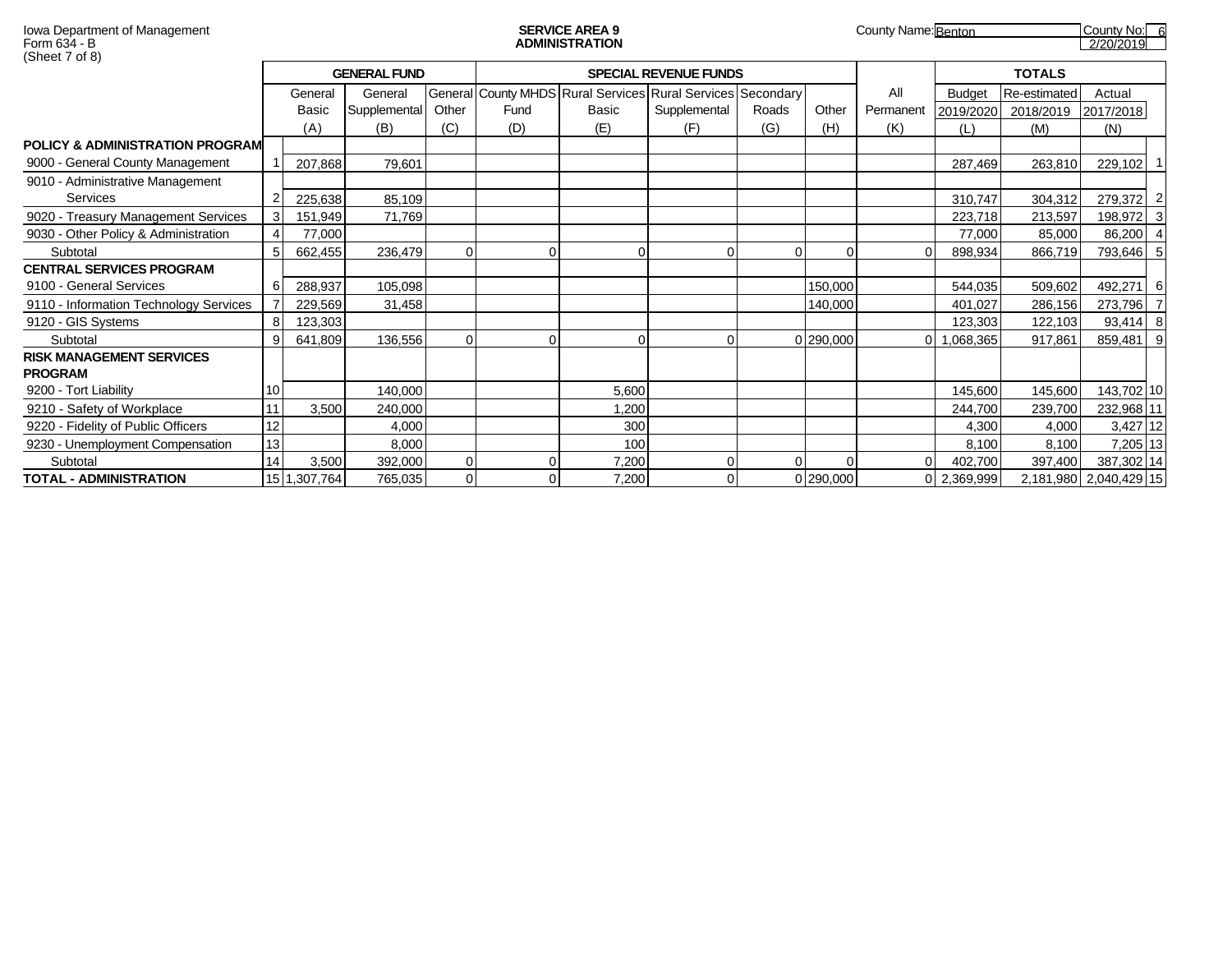| Iowa Department of Management<br>Form 634 - B     |                |                |                     |             |           | <b>SERVICE AREA 0</b> | NONPROGRAM EXPENDITURES, DISBURSEMENTS AND OTHER FINANCING USES |                                       |                        |                 | CountyName: |             |                                      | Benton        | County No: 6<br>2/20/2019 |
|---------------------------------------------------|----------------|----------------|---------------------|-------------|-----------|-----------------------|-----------------------------------------------------------------|---------------------------------------|------------------------|-----------------|-------------|-------------|--------------------------------------|---------------|---------------------------|
| (Sheet 8 of 8)                                    |                |                | <b>GENERAL FUND</b> |             |           |                       | <b>SPECIAL REVENUE FUNDS</b>                                    |                                       |                        | All             | All         |             |                                      | <b>TOTALS</b> |                           |
|                                                   |                | General        | General             |             |           |                       | General County MHDS Rural Services Rural Services Secondary     |                                       |                        | Capital         | Debt        | All         | <b>Budget</b>                        | Re-estimated  | Actual                    |
|                                                   |                | Basic          | Supplemental        | Other       | Fund      | Basic                 | Supplemental                                                    | Roads                                 | Other                  |                 |             |             | Projects Service Permanent 2019/2020 | 2018/2019     | 2017/2018                 |
| NONPROGRAM CURRENT EXPENDITURES                   |                | (A)            | (B)                 | (C)         | (D)       | (E)                   | (F)                                                             | (G)                                   | (H)                    | (1)             | (J)         | (K)         | (L)                                  | (M)           | (N)                       |
| 0010 - County Farm Operations                     | $\overline{1}$ |                |                     |             |           |                       |                                                                 |                                       |                        |                 |             |             | $\Omega$                             |               | $\vert$ 1                 |
| 0020 - Interest on Short-Term Debt                | $\overline{2}$ |                |                     |             |           |                       |                                                                 |                                       |                        |                 |             |             | $\Omega$                             |               | 2                         |
| 0030 - Other Nonprogram Current                   | 3              | 123,000        |                     |             |           |                       |                                                                 |                                       |                        |                 |             |             | 123,000                              | 157.000       | $\overline{3}$<br>109.406 |
| 0040 - Other County Enterprises                   | $\overline{4}$ |                |                     |             |           |                       |                                                                 |                                       |                        |                 |             |             | $\Omega$                             |               | $\overline{4}$            |
| TOTAL - NONPROGRAM CURRENT                        | 5              | 123,000        | $\Omega$            | $\Omega$    | ∩         | $\Omega$              | $\Omega$                                                        | $\Omega$                              |                        |                 |             | $\Omega$    | 123.000                              | 157.000       | 5 <sub>l</sub><br>109.406 |
| <b>LONG-TERM DEBT SERVICE</b>                     |                |                |                     |             |           |                       |                                                                 |                                       |                        |                 |             |             |                                      |               |                           |
| 0100 - Principal                                  | 6              |                |                     |             |           |                       |                                                                 |                                       |                        |                 |             |             | $\mathbf 0$                          | 726,953       | 176,952<br>6              |
| 0110 - Interest                                   | $\overline{7}$ |                |                     |             |           |                       |                                                                 |                                       |                        |                 |             |             | $\Omega$                             | 14,981        | 5,297 7                   |
| TOTAL - LONG-TERM DEBT SERVICE                    | 8              | $\overline{0}$ | $\Omega$            | $\Omega$    | $\Omega$  | $\overline{0}$        | $\Omega$                                                        | $\Omega$                              | $\Omega$               |                 | $\Omega$    | $\Omega$    | $\Omega$                             | 741,934       | 182,249<br>8              |
| <b>CAPITAL PROJECTS</b>                           |                |                |                     |             |           |                       |                                                                 |                                       |                        |                 |             |             |                                      |               |                           |
| 0200 - Roadway Construction                       | 9              |                |                     |             |           |                       |                                                                 | 2,027,500                             |                        |                 |             |             | 2,027,500                            | 1,696,150     | 9<br>425,216              |
| 0210 - Conservation Land Acquisition/Dev          | 10             |                |                     |             |           |                       |                                                                 |                                       |                        | 155.000         |             |             | 155,000                              | 155.000       | 5,000 10                  |
| 0220 - Other Capital Projects                     | 11             |                |                     |             |           |                       |                                                                 |                                       |                        | 300,000         |             |             | 300,000                              |               | 11                        |
| TOTAL - CAPITAL PROJECTS                          | 12             | $\overline{0}$ | $\Omega$            | $\mathbf 0$ | $\Omega$  | $\overline{0}$        | $\overline{0}$                                                  | 2,027,500                             |                        | 0 455,000       |             | $\Omega$    | 2,482,500                            | 1,851,150     | 430,216 12                |
| <b>EXPENDITURES SUMMARY</b>                       |                |                |                     |             |           |                       |                                                                 |                                       |                        |                 |             |             |                                      |               |                           |
| - Total Public Safety and Legal Services          | 13             | 3.440.470      | 1,492,021           | $\Omega$    |           | 17.500                | $\Omega$                                                        | $\overline{0}$                        | 209,500                |                 |             |             | 0 5,159,491                          | 5,093,322     | 3,984,768 13              |
| - Total Physical Health and Social Services       | 14             | 1,527,130      | 231,351             | $\mathbf 0$ |           | 0                     | $\Omega$                                                        | $\Omega$                              | 5,600                  |                 |             | $\Omega$    | 1,764,081                            | 1,307,050     | 987,177 14                |
| - Total Mental Health, ID & DD                    | 15             | $\Omega$       | $\Omega$            | $\Omega$    | 1,234,232 | $\Omega$              | $\Omega$                                                        | $\Omega$                              |                        |                 |             | $\Omega$    | 1.234.232                            | 1.004.249     | 839,168 15                |
| - Total County Environment and Education          | 16             | 942,385        | 204,147             | 2.085       | $\Omega$  | 553,745               | $\mathbf 0$                                                     |                                       | 0 4,455,123            |                 |             | 30,000      | 6,187,485                            | 3,392,272     | 2,102,541 16              |
| - Total Roads & Transportation                    | 17             | $\Omega$       | $\Omega$            | $\Omega$    | $\Omega$  | $\Omega$              | $\overline{0}$                                                  | 8,697,824                             |                        |                 |             | $\Omega$    | 8,697,824                            | 8,239,499     | 7,614,346 17              |
| - Total Governmental Services to Residents        | 18             | 400,654        | 413,332             | $\mathbf 0$ | $\Omega$  | 7,550                 | $\boldsymbol{0}$                                                | $\overline{0}$                        | 7,950                  |                 |             | $\mathbf 0$ | 829,486                              | 819,552       | 728,601 18                |
| - Total Administration                            | 19             | .307,764       | 765,035             | $\Omega$    | $\Omega$  | 7,200                 | $\Omega$                                                        | $\Omega$                              | 290,000                |                 |             | $\Omega$    | 2,369,999                            | 2,181,980     | 2,040,429 19              |
| - Total Nonprogram Current Expenditures           | 20             | 123.000        | $\Omega$            | $\Omega$    | $\Omega$  | $\Omega$              | $\Omega$                                                        | $\Omega$                              |                        |                 |             | $\Omega$    | 123,000                              | 157.000       | 109.406 20                |
| - Total Long-Term Debt Service                    | 21             | $\Omega$       | $\mathbf 0$         | $\mathbf 0$ | ∩         | $\overline{0}$        | $\mathbf 0$                                                     | $\Omega$                              |                        |                 | $\Omega$    | $\Omega$    | $\Omega$                             | 741,934       | 182,249 21                |
| - Total Capital Projects                          | 22             | $\Omega$       | $\Omega$            | $\Omega$    | $\Omega$  | $\Omega$              | $\overline{0}$                                                  | 2,027,500                             |                        | 0 455,000       |             | $\Omega$    | 2,482,500                            | 1,851,150     | 430,216 22                |
| TOTAL - ALL EXPENDITURES (lines13-24)             | 23             | 7,741,403      | 3,105,886           | 2,085       | 1,234,232 | 585,995               |                                                                 | 0 10,725,324 4,968,173 455,000        |                        |                 | $\Omega$    |             | 30,000 28,848,098                    |               | 24,788,008 19,018,901 23  |
| OTHER BUDGETARY FINANCING USES                    |                |                |                     |             |           |                       |                                                                 |                                       |                        |                 |             |             |                                      |               |                           |
| OPERATING TRANSFERS OUT                           |                |                |                     |             |           |                       |                                                                 |                                       |                        |                 |             |             |                                      |               |                           |
| - To General Supplemental                         | 24             | 700,000        |                     |             |           |                       |                                                                 |                                       |                        |                 |             |             | 700,000                              | 1,400,000     | 1,200,000 24              |
| - To Rural Services Supplemental                  | 25             |                |                     |             |           |                       |                                                                 |                                       |                        |                 |             |             | $\Omega$                             |               | 25                        |
| - To Secondary Roads                              | 26             | 230,996        |                     |             |           | 2,612,520             |                                                                 |                                       | 255,000                |                 |             |             | 3,098,516                            | 2,599,381     | 2,786,895 26              |
| - To Other Budgetary Funds                        | 27             |                |                     |             |           | 260,000               |                                                                 |                                       | 85,000                 |                 |             |             | 345,000                              | 962,603       | 354,393 27                |
| TOTAL OPERATING TRANSFERS OUT                     | 28             | 930.996        | $\Omega$            | $\Omega$    | റ         | 2,872,520             | $\Omega$                                                        | $\Omega$                              | 340,000                | $\Omega$        | $\Omega$    | $\Omega$    | 4,143,516                            | 4,961,984     | 4,341,288 28              |
| <b>REFUNDED DEBT/PAYMENTS TO ESCROW</b>           | 29             |                |                     |             |           |                       |                                                                 |                                       |                        |                 |             |             | $\Omega$                             |               | 29                        |
| Increase (Decrease) In Reserves (GAAP Budgets) 30 |                |                |                     |             |           |                       |                                                                 |                                       |                        |                 |             |             | $\Omega$                             |               | 30                        |
| Fund Balance - Nonspendable                       | 31             |                |                     |             |           |                       |                                                                 |                                       |                        |                 |             |             | $\Omega$                             |               | 31                        |
| Fund Balance - Restricted                         | 32             |                | 137,536             |             | 508,967   | 15.614                |                                                                 | 861.604                               |                        | 660,687 189,251 | 17,207      | 928,216     | 3,319,082                            | 3.036.847     | 7,929,109 32              |
| Fund Balance - Committed                          | 33             | 532,500        |                     |             |           | 16,000                |                                                                 |                                       |                        |                 |             |             | 548,500                              | 889,938       | 698,500 33                |
| Fund Balance - Assigned                           | 34             |                |                     | 1,000       |           |                       |                                                                 |                                       |                        |                 |             |             | 1,000                                |               | 3,620,390 34              |
| Fund Balance - Unassigned                         | 35             | 930,805        | $\Omega$            | $\Omega$    | $\Omega$  | $\Omega$              | $\Omega$                                                        | $\Omega$                              | ∩                      | $\Omega$        | $\Omega$    | $\Omega$    | 930,805                              | 4,436,762     | 0 35                      |
| TOTAL ENDING FUND BALANCE - JUNE 30,              | 36             | 1,463,305      | 137,536             | 1,000       | 508,967   | 31,614                | $\mathbf 0$                                                     | 861,604                               | 660,687 189,251 17,207 |                 |             | 928,216     | 4,799,387                            |               | 8,363,547 12,247,999 36   |
| TOTAL REQUIREMENTS (23+28+29-30+36)               |                | 37 10.135.704  | 3.243.422           | 3.085       | 1.743.199 | 3.490.129             |                                                                 | 0 11,586,928 5,968,860 644,251 17,207 |                        |                 |             |             | 958,216 37,791,001                   |               | 38,113,539 35,608,188 37  |